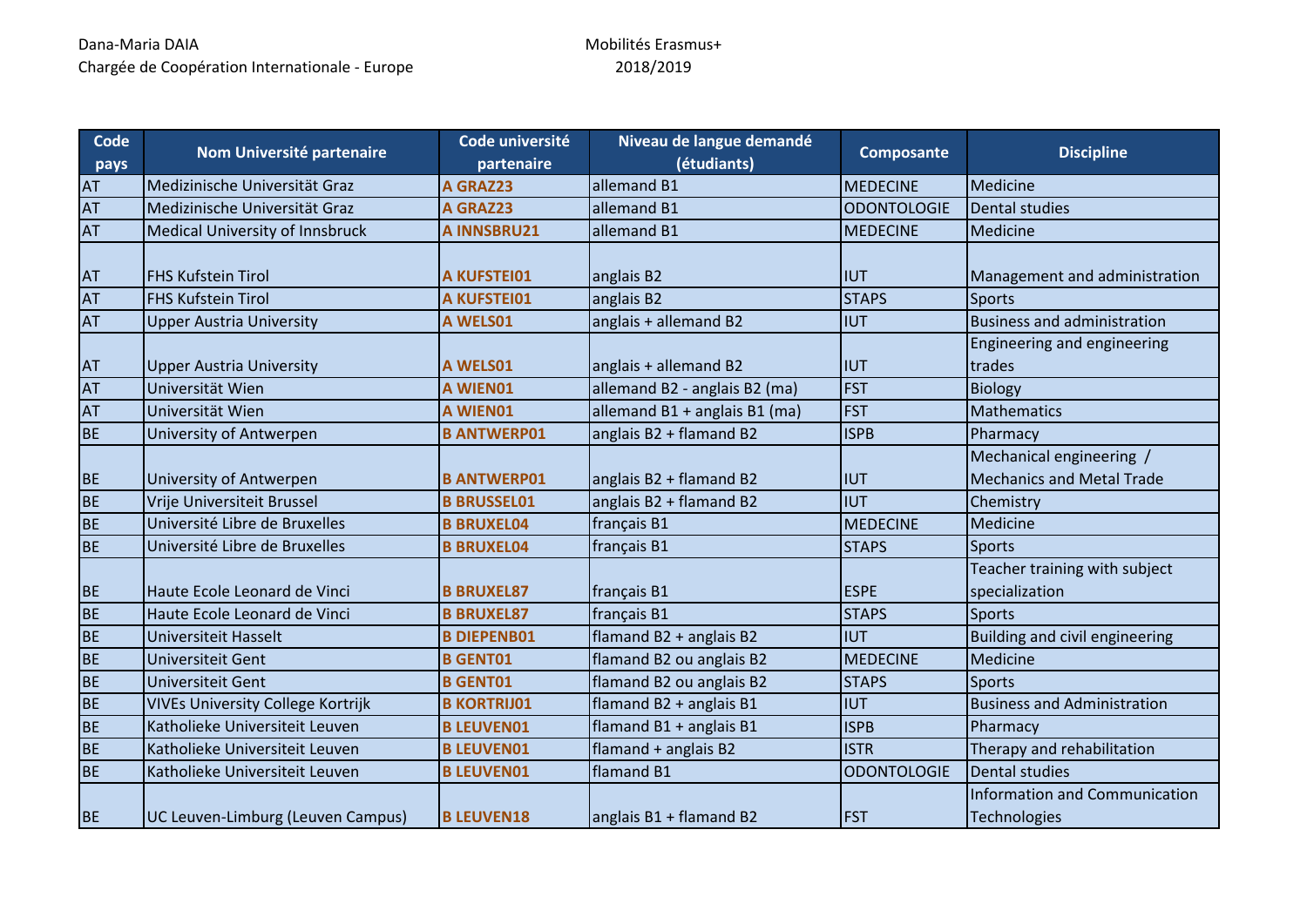Chargée de Coopération Internationale - Europe

| <b>BE</b> | Université de Liège                                   | <b>B LIEGE01</b>    | français B2 + anglais B2 | <b>ODONTOLOGIE</b> | Dental studies                       |
|-----------|-------------------------------------------------------|---------------------|--------------------------|--------------------|--------------------------------------|
| <b>BE</b> | Haute Ecole de la Province de Liège                   | <b>B LIEGE38</b>    | français B1              | <b>ISTR</b>        | <b>Health</b>                        |
| BE        | Université de Namur                                   | <b>B NAMUR01</b>    | français B1              | <b>FST</b>         | <b>Biology</b>                       |
|           |                                                       |                     |                          |                    | Agronomie agro-industrie et          |
| <b>BE</b> | High School of Province of Namur                      | <b>B NAMUR14</b>    | Français B1              | <b>IUT</b>         | biotechnologie / Agriculture         |
| BG        | <b>Medical University Pleven</b>                      | <b>BG PLEVEN01</b>  | anglais B2 + bulgare B2  | <b>MEDECINE</b>    | Medicine                             |
| BG        | Université des Technologies Alimentaires BG PLOVDIV05 |                     | anglais B2 + français B2 | <b>IUT</b>         | Food processing                      |
| <b>BG</b> | Sofia University St. Kliment Ohridski                 | <b>BG SOFIA06</b>   | anglais B1 + bulgare B2  | <b>FST</b>         | <b>Biology</b>                       |
| <b>CZ</b> | <b>Brno University of Technology</b>                  | <b>CZ BRNO01</b>    | anglais B1               | <b>FST</b>         | Chemistry                            |
|           |                                                       |                     |                          |                    | Chemical engineering and             |
| <b>CZ</b> | <b>Brno University of Technology</b>                  | <b>CZ BRNO01</b>    | anglais B1               | <b>FST</b>         | processes                            |
| <b>CZ</b> | <b>Mazaryk University</b>                             | <b>CZ BRNO05</b>    | anglais B2               | <b>FST</b>         | Chemistry                            |
| <b>CZ</b> | Mazaryk University                                    | <b>CZ BRNO05</b>    | anglais B2               | <b>IUT</b>         | <b>Business and administration</b>   |
|           | Jihoceska Univerzita v Ceskych                        |                     |                          |                    |                                      |
| <b>CZ</b> | Budejovicich                                          | <b>CZ CESKE01</b>   | anglais B1 + tchèque B1  | <b>IUT</b>         | <b>Business and administration</b>   |
|           |                                                       |                     |                          |                    | <b>Information and Communication</b> |
| <b>CZ</b> | IVSB Technicka Univerzita Ostrava                     | <b>CZ OSTRAVA01</b> | anglais B1 et tchèque B1 | <b>FST</b>         | <b>Technologies</b>                  |
| <b>CZ</b> | VSB Technicka Univerzita Ostrava                      | <b>CZ OSTRAVA01</b> | anglais B1 et tchèque B1 | <b>POLYTECH</b>    | Electricity and energy               |
| CZ        | <b>Charles University in Prague</b>                   | <b>CZ PRAHA07</b>   | anglais B2 + tchèque B2  | <b>FST</b>         | Chemistry                            |
| CZ        | Charles University in Prague                          | <b>CZ PRAHA07</b>   | anglais B2 + tchèque B2  | <b>MEDECINE</b>    | Medicine                             |
| CZ        | Charles University in Prague                          | <b>CZ PRAHA07</b>   | anglais B2 + tchèque B2  | <b>STAPS</b>       | <b>Sports</b>                        |
| <b>DE</b> | <b>RWTH Aachen University</b>                         | <b>D AACHEN01</b>   | allemand B1              | <b>FST</b>         | <b>Biology</b>                       |
| <b>DE</b> | <b>RWTH Aachen University</b>                         | <b>D AACHEN01</b>   | allemand B1              | <b>MEDECINE</b>    | Medicine                             |
| DE        | Fachhochschule Aalen                                  | <b>D AALEN01</b>    | anglais B2 + allemand B1 | <b>IUT</b>         | <b>Business and administration</b>   |
|           |                                                       |                     |                          |                    | Engineering and engineering          |
| DE        | Fachhochschule Aalen                                  | <b>D AALEN01</b>    | anglais B2 + allemand B1 | <b>IUT</b>         | trades                               |
| <b>DE</b> | Universität Bayreuth                                  | <b>D BAYREUT01</b>  | anglais B2 + allemand B2 | <b>STAPS</b>       | Sports                               |
| <b>DE</b> | Freie Universität Berlin                              | <b>D BERLINO1</b>   | allemand B1              | <b>ISPB</b>        | Pharmacy                             |
| <b>DE</b> | Freie Universität Berlin                              | <b>D BERLINO1</b>   | allemand B2              | <b>MEDECINE</b>    | Medicine                             |
| <b>DE</b> | Freie Universität Berlin                              | <b>D BERLINO1</b>   | allemand B2              | <b>ODONTOLOGIE</b> | <b>Dental studies</b>                |
| <b>DE</b> | Universität Bielefeld                                 | <b>D BIELEFE01</b>  | allemand B1 + anglais B1 | <b>FST</b>         | <b>Physics</b>                       |
| <b>DE</b> | Technische Universität Dresden                        | <b>D DRESDEN02</b>  | allemand B1 + anglais B1 | <b>POLYTECH</b>    | Mechanics and metal trades           |
| DE        | Universität Erlangen Nürnberg                         | <b>D ERLANGE01</b>  | allemand B1 + anglais B1 | <b>FST</b>         | <b>Materials</b>                     |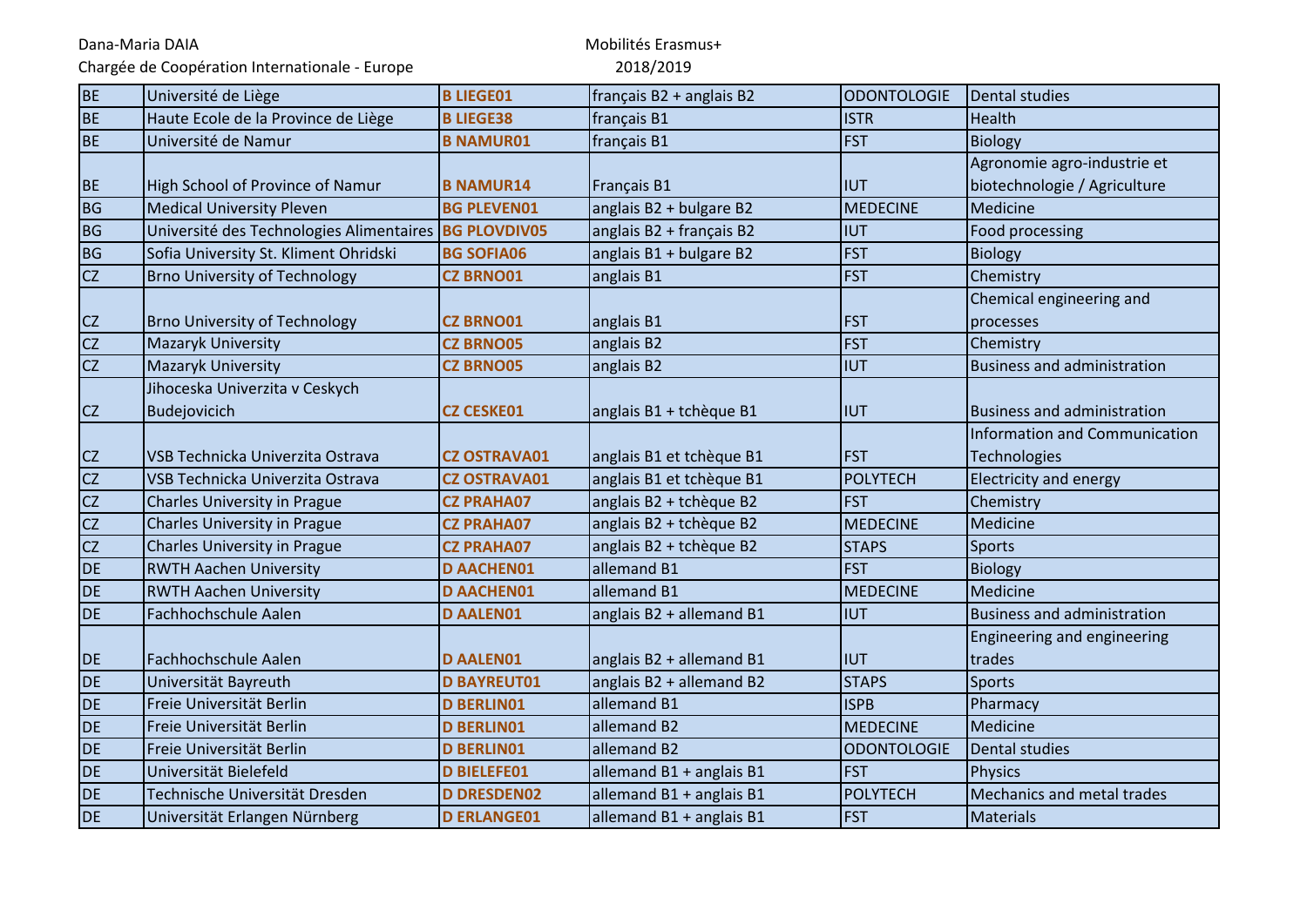Chargée de Coopération Internationale - Europe

| DE        | Universität Erlangen Nürnberg            | <b>D ERLANGE01</b> | allemand B1 + anglais B1            | <b>FST</b>         | <b>Physics</b>                     |
|-----------|------------------------------------------|--------------------|-------------------------------------|--------------------|------------------------------------|
| <b>DE</b> | Universität Erlangen Nürnberg            | <b>D ERLANGE01</b> | allemand A2                         | <b>MEDECINE</b>    | Medicine                           |
| <b>DE</b> | Universität Erlangen Nürnberg            | <b>D ERLANGE01</b> | allemand B1                         | <b>ODONTOLOGIE</b> | Dental studies                     |
|           |                                          |                    |                                     |                    | <b>Engineering and Engineering</b> |
| <b>DE</b> | Hochschule Esslingen                     | <b>D ESSLING03</b> | allemand B1 + anglais B1            | <b>IUT</b>         | <b>Trades</b>                      |
| <b>DE</b> | Fachhochschule Esslingen                 | <b>D ESSLING03</b> | allemand B1 + anglais B1            | <b>IUT</b>         | <b>Business and administration</b> |
| <b>DE</b> | Goethe Universität Frankfurt             | <b>D FRANKFU01</b> | allemand B1 + anglais B1            | <b>FST</b>         | <b>Didactics of Mathematics</b>    |
| <b>DE</b> | Goethe Universität Frankfurt             | <b>D FRANKFU01</b> | <b>Allemand B1</b>                  | <b>STAPS</b>       | Sport                              |
| <b>DE</b> | Frankfurt University of Applied Sciences | <b>D FRANKFU04</b> | Allemand B1 + Anglais B1            | <b>IUT</b>         | Civil engineering                  |
| <b>DE</b> | Albert Ludwigs Universität Freiburg      | <b>D FREIBUR01</b> | allemand B1 + anglais B1            | <b>ISPB</b>        | Pharmacy                           |
| <b>DE</b> | Albert Ludwigs Universität Freiburg      | <b>D FREIBUR01</b> | allemand B1 + anglais B1            | <b>MEDECINE</b>    | Medicine                           |
| <b>DE</b> | Georg-August-universität Göttingen       | <b>D GOTTING01</b> | allemand B1                         | <b>FST</b>         | <b>Physics</b>                     |
| <b>DE</b> | Georg-August-universität Göttingen       | <b>D GOTTING01</b> | allemand B1                         | <b>MEDECINE</b>    | Medicine                           |
| <b>DE</b> | Hamburg University of Technology         | <b>D HAMBURG03</b> | allemand A1 + anglais B1            | <b>FST</b>         | <b>Electricity and energy</b>      |
| <b>DE</b> | Universität Hannover                     | <b>D HANNOVE01</b> | Pas d'information                   | <b>FST</b>         | <b>Physics</b>                     |
|           | MEDIZINISCHE HOCHSCHULE HANNOVER         |                    |                                     |                    |                                    |
| <b>DE</b> |                                          | <b>D HANNOVE02</b> | allemand B1                         | <b>MEDECINE</b>    | Medicine                           |
| <b>DE</b> | Universität Heidelberg                   | <b>D HEIDELB01</b> | Pas d'information                   | <b>FST</b>         | Mathematics                        |
| <b>DE</b> | Universität Heidelberg                   | <b>D HEIDELB01</b> | Pas d'information                   | <b>FST</b>         | BioChemistry                       |
| <b>DE</b> | Universität Heidelberg                   | <b>D HEIDELB01</b> | non-renseigné                       | <b>ISPB</b>        | Pharmacy                           |
| <b>DE</b> | Universität Heidelberg                   | <b>D HEIDELB01</b> | Pas d'information                   | <b>MEDECINE</b>    | Medicine                           |
|           |                                          |                    |                                     |                    | Information and Communication      |
| <b>DE</b> | Hochschule Heilbronn                     | <b>D HEILBRO01</b> | allemand B1 + anglais B1            | <b>FST</b>         | Technologies                       |
|           |                                          |                    |                                     |                    | Engineering and engineering        |
| <b>DE</b> | Karlsruhe University of Applied Sciences | <b>D KARLSRU05</b> | allemand B1 + anglais B1            | POLYTECH           | trades                             |
|           |                                          |                    |                                     |                    |                                    |
|           |                                          |                    |                                     |                    | Computer Science (Information      |
| DE        | Karlsruhe University of Applied Sciences | <b>D KARLSRU05</b> | allemand B1 + anglais B1            | POLYTECH           | and Communication Technologies)    |
|           |                                          |                    | français B1 + allemand B1 + anglais |                    |                                    |
| <b>DE</b> | Universität Koblenz-Landau               | <b>D KOBLENZ02</b> | <b>B1</b>                           | <b>ESPE</b>        | Literature and linguistics         |
| <b>DE</b> | Universitat zu Koln                      | <b>D KOLN01</b>    | allemand B2                         | <b>MEDECINE</b>    | Medicine                           |
| <b>DE</b> | <b>Hochschule Anhalt</b>                 | <b>D KÖTHEN01</b>  | allemand B1 + anglais B1            | <b>IUT</b>         | <b>Business and administration</b> |
| <b>DE</b> | Universität Leipzig                      | <b>D LEIPZIG01</b> | allemand B1                         | <b>MEDECINE</b>    | Medicine                           |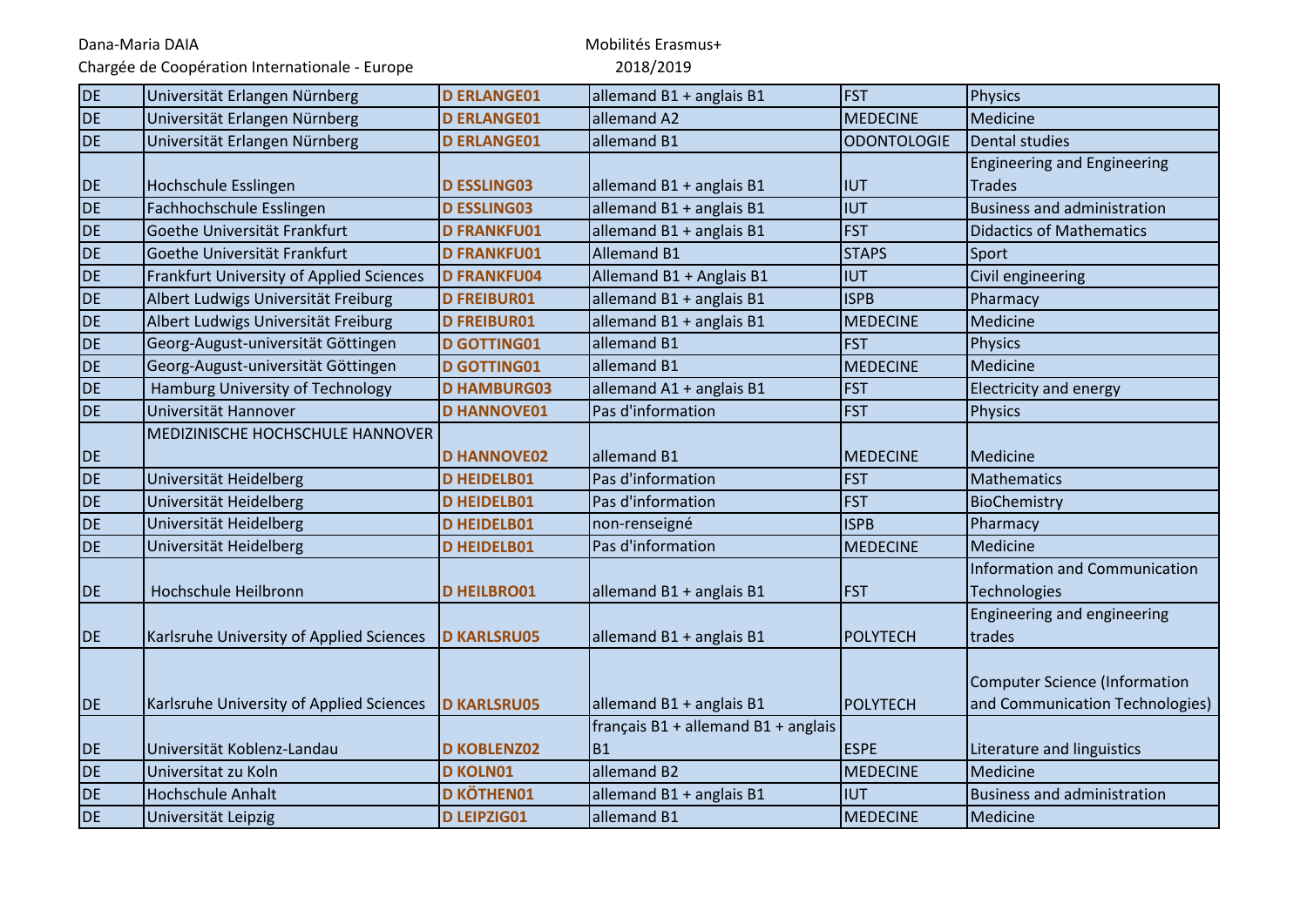Chargée de Coopération Internationale - Europe

|           | Hochschule für Technik Wirtschaft Kultur             |                    |                                 |                   |                                        |
|-----------|------------------------------------------------------|--------------------|---------------------------------|-------------------|----------------------------------------|
| <b>DE</b> | Leipzig                                              | <b>D LEIPZIG02</b> | allemand B1 + anglais B2        | <b>IUT</b>        | <b>Business and administration</b>     |
|           | Hochschule für Technik Wirtschaft Kultur             |                    |                                 |                   |                                        |
| <b>DE</b> | Leipzig                                              | <b>D LEIPZIG02</b> | allemand B1 + anglais B2        | IIUT              | Journalism and information             |
| <b>DE</b> | Universität zu Lübeck                                | <b>D LUBECK01</b>  | allemand B1                     | <b>MEDECINE</b>   | Medicine                               |
| <b>DE</b> | Otto von Guericke University Magdeburg   D MAGDEBU01 |                    | allemand B2 + anglais B2        | <b>MEDECINE</b>   | Medicine                               |
| <b>DE</b> | Universität Mannheim                                 | <b>D MANNHEI01</b> | Allemand B2 + anglais B2        | FST / ISFA        | <b>Mathematics &amp; Statistics</b>    |
|           |                                                      |                    |                                 |                   | <b>Information &amp; Communication</b> |
| <b>DE</b> | Universität Mannheim                                 | <b>D MANNHEI01</b> | Allemand B2 + anglais B2        | <b>FST / ISFA</b> | <b>Technologies</b>                    |
| <b>DE</b> | Philipps Univesität Marburg                          | <b>D MARBURG01</b> | allemand B2 + anglais B2        | <b>MEDECINE</b>   | Medicine                               |
| <b>DE</b> | Ludwig Maximilians Universitat Munchen D MUNCHEN01   |                    | allemand B2                     | <b>MEDECINE</b>   | Medicine                               |
| <b>DE</b> | Munich University of Applied Sciences                | <b>D MUNCHEN06</b> | allemand B2 + anglais B2        | <b>FST</b>        | <b>Physics</b>                         |
| <b>DE</b> | Munich University of Applied Sciences                | <b>D MUNCHEN06</b> | allemand B2 + anglais B2        | <b>FST</b>        | <b>Biological and related sciences</b> |
|           |                                                      |                    |                                 |                   | <b>Information and Communication</b>   |
| <b>DE</b> | Munich University of Applied Sciences                | <b>D MUNCHEN06</b> | allemand B2 + anglais B2        | <b>FST</b>        | <b>Technologies</b>                    |
|           |                                                      |                    |                                 |                   | Engineering and engineering            |
| <b>DE</b> | Munich University of Applied Sciences                | <b>D MUNCHEN06</b> | allemand B2 + anglais B2        | <b>IUT</b>        | trades                                 |
|           |                                                      |                    |                                 |                   | Chemical engineering and               |
| DE        | Munich University of Applied Sciences                | <b>D MUNCHEN06</b> | allemand B2 + anglais B2        | <b>IIUT</b>       | processes                              |
|           | Westfälische Wilhelms-Universität                    |                    |                                 |                   |                                        |
| <b>DE</b> | Münster                                              | <b>D MUNSTER01</b> | alleman B1 + anglais B1         | <b>FST</b>        | Mathematics                            |
|           | Westfälische Wilhelms-Universität                    |                    |                                 |                   |                                        |
| DE        | Münster                                              | <b>D MUNSTER01</b> | alleman B1 + anglais B1         | Observatoire      | <b>Earth Sciences</b>                  |
| DE        | Fachhochschule Münster                               | <b>D MUNSTER02</b> | allemand B1                     | <b>IUT</b>        | <b>Business and administration</b>     |
|           |                                                      |                    |                                 |                   | <b>Engineering and Engineering</b>     |
| DE        | <b>Rosenheim University</b>                          | <b>D ROSENHE01</b> | allemand B2 + anglais B2        | <b>IUT</b>        | <b>Trades</b>                          |
|           |                                                      |                    |                                 |                   | Medical diagnostic and treatment       |
| DE        | Universität Stuttgart                                | <b>D STUTTGA01</b> | allemand B1 + anglais B2        | <b>ISTR</b>       | technology                             |
|           |                                                      |                    |                                 |                   | <b>Engineering and Engineering</b>     |
| DE        | Universität Stuttgart                                | <b>D STUTTGA01</b> | allemand B1 + anglais B2        | POLYTECH          | <b>Trades</b>                          |
|           |                                                      |                    |                                 |                   |                                        |
|           |                                                      |                    | allemand B1 + (anglais B1 selon |                   |                                        |
| <b>DE</b> | <b>Hochschule Trier</b>                              | <b>D TRIER02</b>   | module choisi)                  | IIUT              | <b>Business and administration</b>     |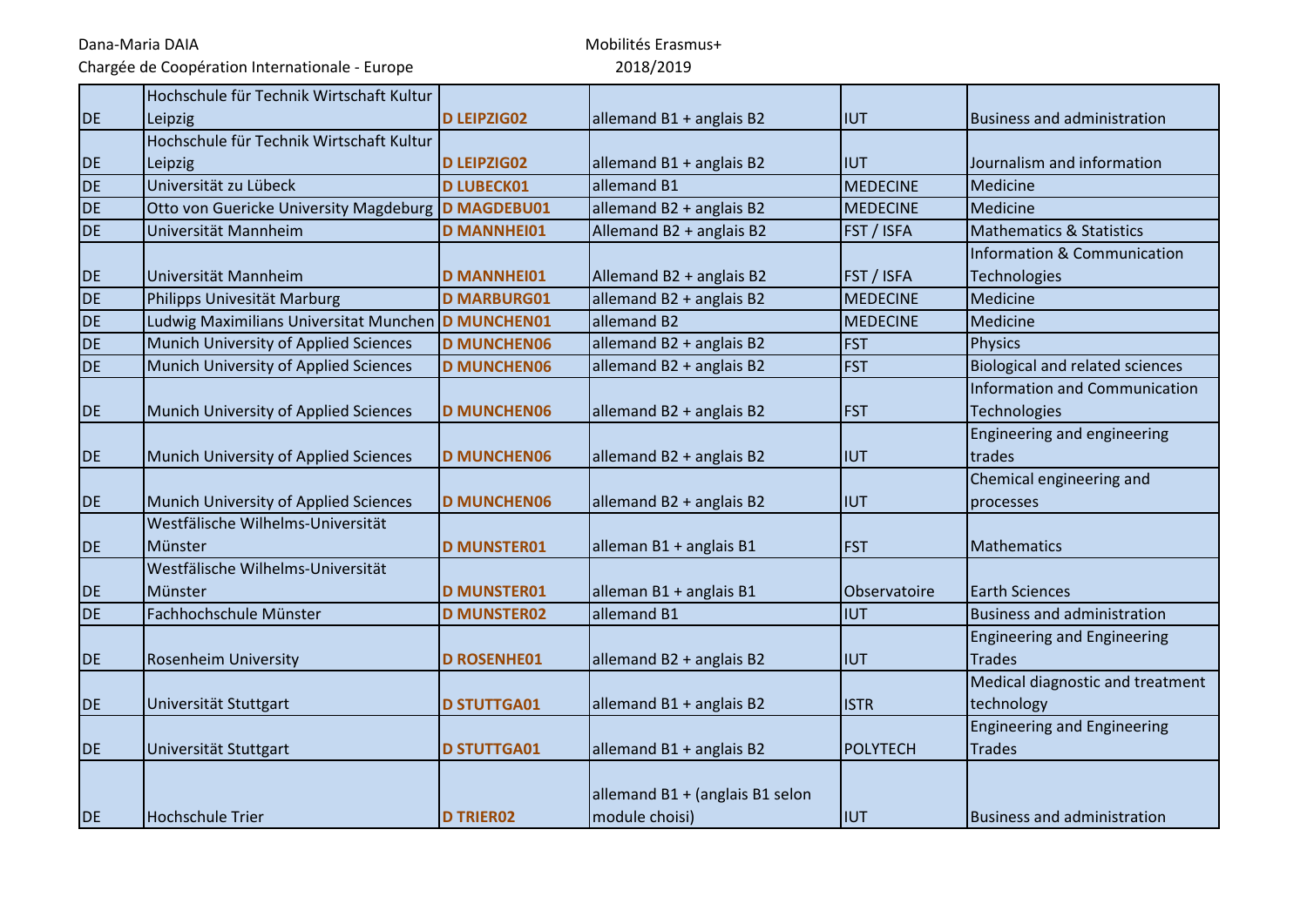Chargée de Coopération Internationale - Europe

| <b>DE</b> | Eberhard-Karls-Universität Tübingen     | <b>D TUBINGE01</b>  | allemand B1                       | <b>FST</b>      | Physics                               |
|-----------|-----------------------------------------|---------------------|-----------------------------------|-----------------|---------------------------------------|
| <b>DE</b> | Eberhard-Karls-Universität Tübingen     | <b>D TUBINGE01</b>  | allemand B1                       | <b>MEDECINE</b> | Medicine                              |
| <b>DE</b> | Berufsakademie Villingen Schwenningen   | <b>D VILLING02</b>  | anglais B1 + allemand B2          | <b>IUT</b>      | <b>Business and administration</b>    |
| DE        | Jade Hochschule Wilhemshaven            | <b>D WILHELM02</b>  | allemand B1 ou anglais B1         | <b>IUT</b>      | <b>Business and administration</b>    |
| <b>DE</b> | HS Wismar-Fachhochschule                | <b>D WISMAR01</b>   | allemand B2 + anglais B2          | <b>IUT</b>      | <b>Business and administration</b>    |
|           | Ostfalia Hochschule für angewandte      |                     |                                   |                 |                                       |
| <b>DE</b> | Wissenschaften                          | <b>D WOLFENB01</b>  | allemand B1                       | IIUT            | <b>Business and administration</b>    |
|           |                                         |                     |                                   |                 |                                       |
| <b>DE</b> | University of Applied Sciences Zwickau  | <b>D ZWICKAU01</b>  | allemand B1                       | <b>IIUT</b>     | Management and administration         |
|           |                                         |                     |                                   |                 |                                       |
| <b>DE</b> | Hamburg University of Technology        | <b>D HAMBURG03</b>  | allemand A1 + anglais B1          | <b>FST</b>      | <b>Electronics and automation</b>     |
|           |                                         |                     |                                   |                 | Information and Communication         |
| <b>DE</b> | Hamburg University of Technology        | <b>D HAMBURG03</b>  | allemand A1 + anglais B1          | <b>FST</b>      | Technologies                          |
|           |                                         |                     | english CEFR C1/TOEFL IBT 83 /    |                 |                                       |
| <b>DK</b> | <b>Aarhus Universitet</b>               | <b>DK ARHUS01</b>   | IELTS <sub>6.5</sub>              | MEDECINE        | Medicine                              |
|           | <b>Technical University of Denmark</b>  |                     |                                   |                 |                                       |
| <b>DK</b> | (Danmarks Tekniske Universitet)         | <b>DK LYNGBY01</b>  | danois/anglais B2                 | <b>IUT</b>      | <b>Building and Civil Engineering</b> |
|           | <b>Technical University of Denmark</b>  |                     |                                   |                 | Information and Communication         |
| <b>DK</b> | (Danmarks Tekniske Universitet)         | <b>DK LYNGBY01</b>  | danois/anglais B2                 | <b>POLYTECH</b> | Technologies                          |
|           | <b>Technical University of Denmark</b>  |                     |                                   |                 | Engineering and engineering           |
| <b>DK</b> | (Danmarks Tekniske Universitet)         | <b>DK LYNGBY01</b>  | danois/anglais B2                 | <b>POLYTECH</b> | trades                                |
|           |                                         |                     | anglais B2 (certificat demandé) + |                 | Information and Communication         |
| <b>DK</b> | <b>VIA University college</b>           | <b>DK RISSKOV06</b> | Danois B2                         | <b>FST</b>      | Technologies                          |
|           |                                         |                     | anglais B2 (certificat demandé) + |                 |                                       |
| <b>DK</b> | <b>VIA University college</b>           | <b>DK RISSKOV06</b> | Danois B2                         | IIUT            | <b>Building and Civil engineering</b> |
|           |                                         |                     | anglais B2 (certificat demandé) + |                 |                                       |
| <b>DK</b> | <b>VIA University college</b>           | <b>DK RISSKOV06</b> | Danois B3                         | <b>IIUT</b>     | <b>Business and Administration</b>    |
| <b>DK</b> | <b>VIA University college</b>           | <b>DK RISSKOV06</b> | anglais B2 (certificat demandé) + | <b>IUT</b>      | Information and Communication         |
|           |                                         |                     |                                   |                 | Information and Communication         |
| EE.       | <b>Tallinn University of Technology</b> | <b>EE TALLINN04</b> | anglais B2                        | <b>FST</b>      | Technologies                          |
| EE        | <b>Tallinn University of Technology</b> | <b>EE TALLINN04</b> | anglais B2                        | <b>IUT</b>      | <b>Business and administration</b>    |
| EE.       | <b>Tallinn University of Technology</b> | <b>EE TALLINN04</b> | anglais B2                        | <b>POLYTECH</b> | Engineering and engineering           |
| EE        | University of Tartu                     | <b>EE TARTU02</b>   | anglais B2                        | <b>FST</b>      | Chemistry                             |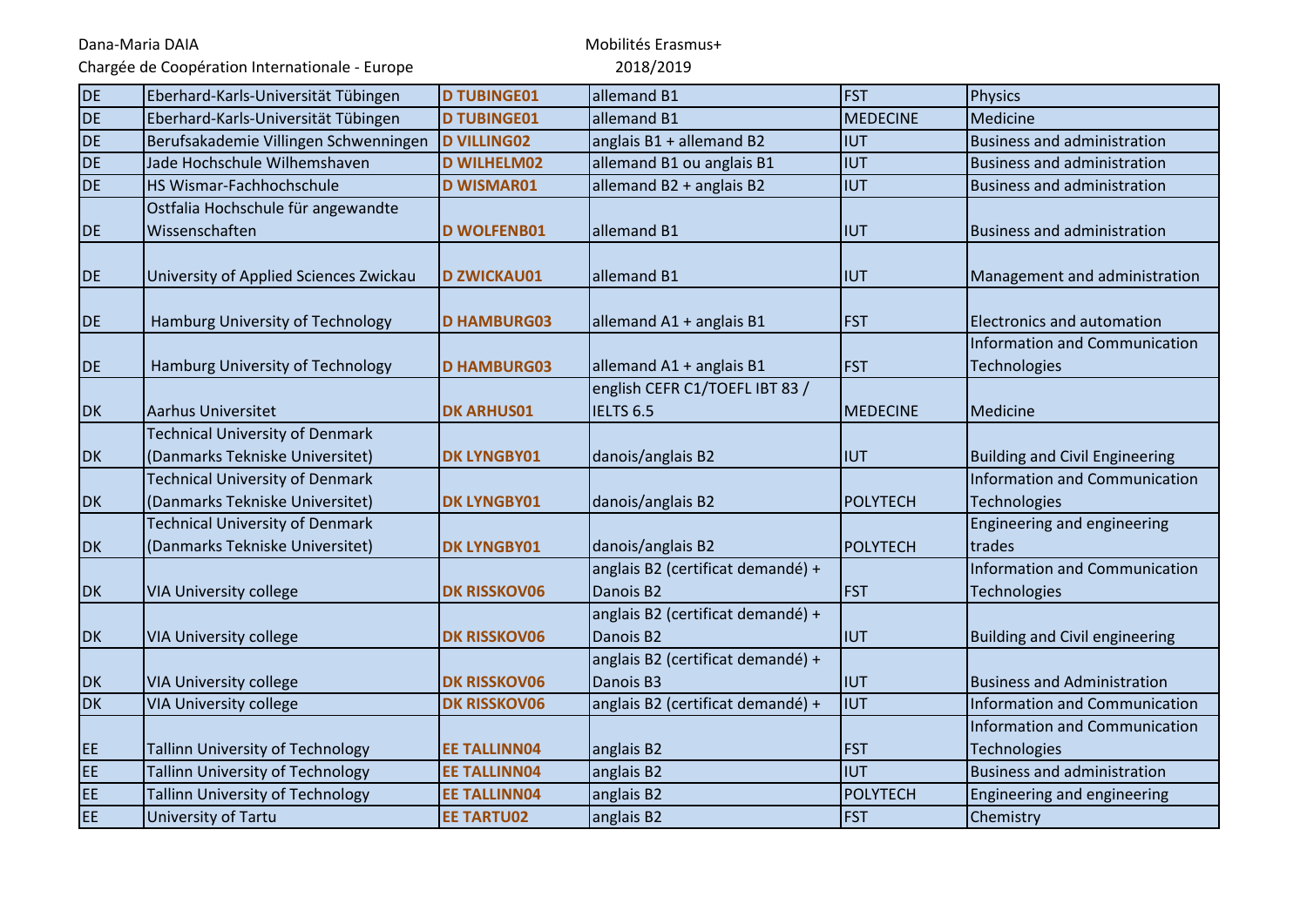Chargée de Coopération Internationale - Europe

| <b>ES</b> | Universidad de Alcala de Henares     | <b>E ALCAL-H01</b>  | Espagnol B1 + anglais B2           | <b>FST</b>        | <b>Biology</b>                       |
|-----------|--------------------------------------|---------------------|------------------------------------|-------------------|--------------------------------------|
|           |                                      |                     |                                    |                   |                                      |
| <b>ES</b> | Universidad de Alcala de Henares     | <b>E ALCAL-H01</b>  | Espagnol B1 + anglais B2           | <b>ISPB</b>       | Pharmacy                             |
|           |                                      |                     |                                    |                   |                                      |
| <b>ES</b> | Universidad de Alcala de Henares     | <b>E ALCAL-H01</b>  | Espagnol B2 + anglais B2           | <b>Staps</b>      | Sport (rehabilitation)               |
|           |                                      |                     | catalan B1 + espagnol B1 (1st)     |                   | Mathematics & Statistics/            |
| <b>ES</b> | Universitat de Barcelona             | <b>E BARCELO01</b>  | anglais B1 (2nd)                   | FST / ISFA        | <b>Mathematcs and Computer</b>       |
| <b>ES</b> | Universitat de Barcelona             | <b>E BARCELO01</b>  | catalan, espagnol B1 + anglais B1  | <b>ISPB</b>       | Pharmacy                             |
| <b>ES</b> | Universitat de Barcelona             | <b>E BARCELO01</b>  | espagnol B1 + catalan B1           | <b>IIUT</b>       | Chemical engineering and             |
|           |                                      |                     |                                    |                   |                                      |
| <b>ES</b> | Universitat de Barcelona             | <b>E BARCELO01</b>  | catalan B1 + espagnol B1           | <b>MEDECINE</b>   | Medicine                             |
|           |                                      |                     |                                    |                   |                                      |
| <b>ES</b> | Universitat de Barcelona             | <b>E BARCELO01</b>  | catalan B1 + espagnol B1           | <b>STAPS</b>      | Sports                               |
| <b>ES</b> | Universitat Autonoma de Barcelona    | <b>E BARCELO02</b>  | catalan B1 + espagnol B1 + anglais | <b>FST / ISFA</b> | <b>Mathematics &amp; Statistics</b>  |
| <b>ES</b> | Universitat Politecnica de Catalunya | <b>E BARCELO03</b>  | catalan B2 + espagnol B2 + anglais | <b>IIUT</b>       | Engineering and engineering          |
|           |                                      |                     |                                    |                   |                                      |
| <b>ES</b> | Escola Universitaria Formatic Barna  | <b>E BARCELO102</b> | espagnol B1+ anglais B1            | <b>IUT</b>        | <b>Business and administration</b>   |
|           |                                      |                     |                                    |                   |                                      |
| <b>ES</b> | Universidad del Pais Vasco           | <b>E BILBAO01</b>   | espagnol B1 + anglais B1           | <b>FST</b>        | <b>Physical Sciences</b>             |
| ES        | Universidad del Pais Vasco           | <b>E BILBAO01</b>   | espagnol B1 + anglais B1           | <b>FST</b>        | <b>Information and Communication</b> |
| ES        | Universidad del Pais Vasco           | <b>E BILBAO01</b>   | espagnol B1 + anglais B1           | <b>FST</b>        | Engineering and engineering          |
| <b>ES</b> | Universidad del Pais Vasco           | <b>E BILBAO01</b>   | espagnol B1 + anglais B2           | <b>FST</b>        | <b>Mathematics</b>                   |
|           |                                      |                     |                                    |                   |                                      |
| <b>ES</b> | Universidad del Pais Vasco           | <b>E BILBAO01</b>   | espagnol B1 + anglais B1           | FST / ISFA        | <b>Mathematics et Statistics</b>     |
|           |                                      |                     |                                    |                   |                                      |
| <b>ES</b> | Universidad del Pais Vasco           | <b>E BILBAO01</b>   | espagnol B2 + anglais B2           | <b>IIUT</b>       | <b>Business and administration</b>   |
| <b>ES</b> | Universidad del Pais Vasco           | <b>E BILBAO01</b>   | espagnol B2 + anglais B2           | <b>POLYTECH</b>   | Engineering and engineering          |
|           |                                      |                     |                                    |                   | <b>Information and Communication</b> |
| <b>ES</b> | Universidad de Burgos                | <b>E BURGOS01</b>   | niveau non renseigné               | <b>FST</b>        | <b>Technologies</b>                  |
| <b>ES</b> | Universidad de Cadiz                 | <b>E CADIZ01</b>    | espagnol B1 + anglais B1           | <b>MEDECINE</b>   | Medicine                             |
| <b>ES</b> | Universidad de Castilla La Mancha    | <b>E CIUDA-R01</b>  | espagnol B1 + anglais B1           | <b>FST</b>        | Chemical engineering and             |
| <b>ES</b> | Universidad de Granada               | <b>E GRANADA01</b>  | espagnol B1                        | <b>FST</b>        | Chemistry                            |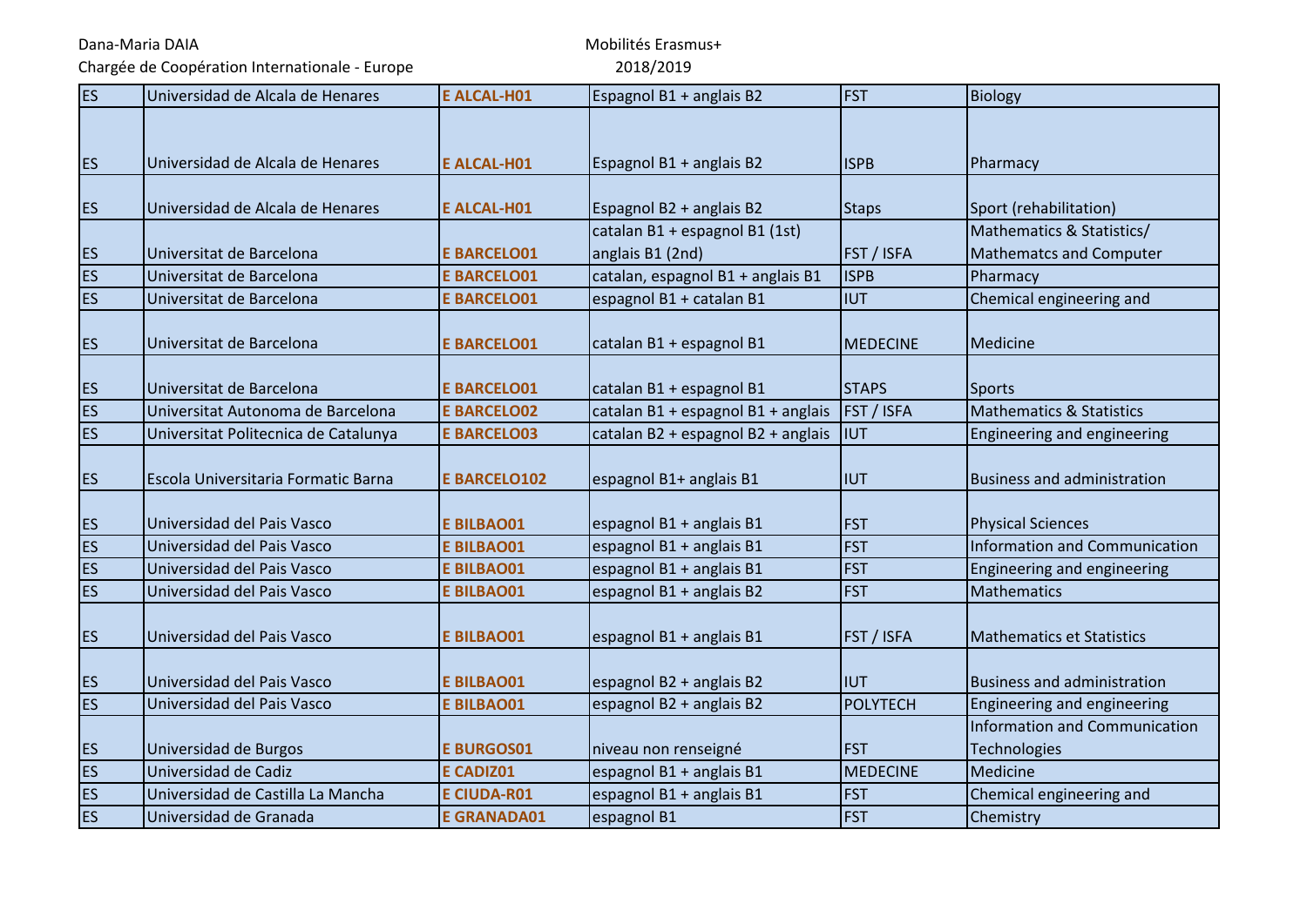Dana-Maria DAIA Chargée de Coopération Internationale - Europe

| ES        | Universidad de Granada                | <b>E GRANADA01</b> | espagnol B1                  | <b>FST</b>         | <b>Electricity and energy</b>        |
|-----------|---------------------------------------|--------------------|------------------------------|--------------------|--------------------------------------|
| ES        | Universidad de Granada                | <b>E GRANADA01</b> | espagnol B1                  | <b>FST</b>         | <b>Biology</b>                       |
| ES        | University of Granada                 | <b>E GRANADA01</b> | <b>Espagnol B1</b>           | <b>FST</b>         | <b>Information and Communication</b> |
| ES        | University of Granada                 | <b>E GRANADA01</b> | Espagnol B1                  | <b>FST</b>         | Telecommunications                   |
| ES        | Universidad de Granada                | <b>E GRANADA01</b> | espagnol B1                  | <b>ISPB</b>        | Pharmacy                             |
| ES        | Universidad de Granada                | <b>E GRANADA01</b> | espagnol B1                  | <b>IUT</b>         | <b>Business and administration</b>   |
|           |                                       |                    |                              |                    |                                      |
| ES        | Universidad de Granada                | <b>E GRANADA01</b> | espagnol B1                  | Observatoire       | <b>Earth Sciences</b>                |
| ES        | Universidad de Jaen                   | <b>EJAEN01</b>     | espagnol B1 + anglais B1     | <b>FST</b>         | Chemistry                            |
| ES        | Universidad de La Coruna              | <b>E LA-CORU01</b> | niveau Non renseigné         | <b>FST</b>         | <b>Information and Communication</b> |
| ES        | Universidad de La Coruna              | <b>E LA-CORU01</b> | niveau non renseigné         | <b>IUT</b>         | <b>Business and administration</b>   |
| ES        | Universidad de Leon                   | <b>ELEON01</b>     | espagnol A2                  | <b>STAPS</b>       | <b>Sports</b>                        |
| ES        | Universidad Complutense de Madrid     | <b>E MADRID03</b>  | espagnol B1                  | <b>ISPB</b>        | Pharmacy                             |
| ES        | Universidad Complutense de Madrid     | <b>E MADRID03</b>  | espagnol B1                  | <b>IUT</b>         | <b>Business and administration</b>   |
| ES        | Universidad Complutense de Madrid     | <b>E MADRID03</b>  | espagnol B1                  | <b>MEDECINE</b>    | Medicine                             |
| ES        | Universidad Complutense de Madrid     | <b>E MADRID03</b>  | espagnol B1                  | Observatoire       | <b>Earth Sciences</b>                |
| ES        | Universidad Complutense de Madrid     | <b>E MADRID03</b>  | espagnol B1                  | <b>ODONTOLOGIE</b> | Dental studies                       |
| <b>ES</b> | Universidad Autonoma de Madrid        | <b>E MADRID04</b>  | niveau non renseigné         | <b>FST</b>         | <b>Physics</b>                       |
| ES        | Universidad Autonoma de Madrid        | <b>E MADRID04</b>  | niveau non renseigné         | <b>MEDECINE</b>    | <b>Medicine</b>                      |
| ES        | Universidad Rey Juan Carlos           | <b>E MADRID26</b>  | espagnol B1                  | <b>ODONTOLOGIE</b> | Dental studies                       |
| ES        | Universidad de Malaga                 | <b>E MALAGA01</b>  | espagnol B1 + anglais B1     | <b>MEDECINE</b>    | Medicine                             |
| ES        | Universidad Politecnica de Cartagena  | <b>E MURCIA 04</b> | espagnol B1                  | <b>IUT</b>         | Management and administration        |
| ES        | Universidad de Murcia                 | <b>E MURCIA01</b>  | espagnol B1 + anglais B1 (pr | <b>FST</b>         | Engineering and engineering          |
| ES        | Universidad de Murcia                 | <b>E MURCIA01</b>  | espagnol B1                  | <b>FST</b>         | <b>Mathematics</b>                   |
| ES        | Universidad de Salamanca              | <b>E SALAMAN02</b> | espagnol B1                  | <b>MEDECINE</b>    | Medicine                             |
| ES        | Universidad de Santiago de Compostela | <b>E SANTIAG01</b> | espagnol B1 + galicien B1    | <b>ISPB</b>        | Pharmacy                             |
| ES        | Universidad de Sevilla                | <b>E SEVILLA01</b> | espagnol B1                  | FST / ISFA         | Mathematics et Statistique           |
| ES        | Universidad de Sevilla                | <b>E SEVILLA01</b> | espagnol B1                  | <b>ISPB</b>        | Pharmacy                             |
| <b>ES</b> | Universidad de Sevilla                | <b>E SEVILLA01</b> | espagnol B2                  | <b>IUT</b>         | <b>Business and administration</b>   |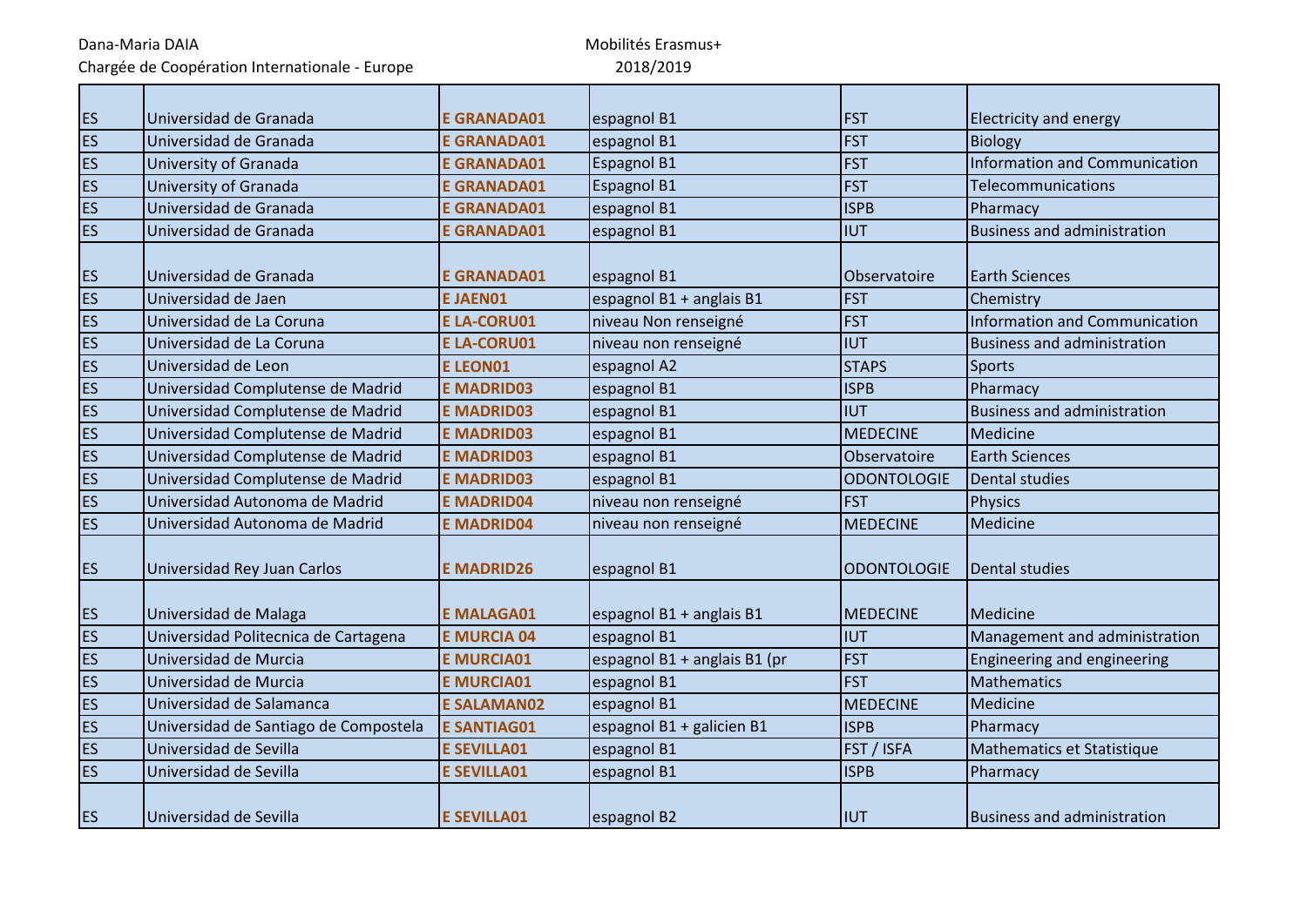Chargée de Coopération Internationale - Europe

| <b>ES</b> | Universidad de Sevilla                | <b>E SEVILLA01</b>  | espagnol B2                          | <b>MEDECINE</b> | Medicine                                                    |
|-----------|---------------------------------------|---------------------|--------------------------------------|-----------------|-------------------------------------------------------------|
| <b>ES</b> | Universidad de Sevilla                | <b>E SEVILLA01</b>  | non renseigné                        | <b>POLYTECH</b> | Engineering and engineering                                 |
| <b>ES</b> | Universidad de Sevilla                | <b>E SEVILLA01</b>  | non renseigné                        | <b>POLYTECH</b> | Information and Communication                               |
| <b>ES</b> | Universidada Pablo de Olavide Sevilla | <b>E SEVILLA03</b>  | espagnol B1                          | <b>STAPS</b>    | <b>Sports</b>                                               |
| <b>ES</b> | Universidada Pablo de Olavide Sevilla | <b>E SEVILLA03</b>  | espagnol B1 - B2                     | IUT             | <b>Business and administration</b>                          |
| <b>ES</b> | University of La Laguna               | <b>E TENERIF01</b>  | espagnol (niveau non renseigné)      | <b>ISPB</b>     | Pharmacy                                                    |
| <b>ES</b> | Universidat de Valencia               | <b>E VALENCIO1</b>  | espagnol (niveau non renseigné)      | <b>ISPB</b>     | Pharmacy                                                    |
| <b>ES</b> | Universidat de Valencia               | <b>E VALENCI01</b>  | espagnol (niveau non renseigné)      | <b>ISPB</b>     | <b>Traditional &amp; Complementary</b><br>Medecine & Therap |
| <b>ES</b> | Universidat de Valencia               | <b>E VALENCI01</b>  | espagnol (niveau non renseigné)      | <b>IUT</b>      | <b>Business and Administration</b>                          |
| ES        | Universidat de Valencia               | <b>E VALENCI01</b>  | espagnol (niveau non renseigné)      | <b>IUT</b>      | Chemical engineering and                                    |
| ES        | Universidat de Valencia               | <b>E VALENCI01</b>  | espagnol (niveau non renseigné)      | <b>STAPS</b>    | <b>Sports</b>                                               |
| <b>ES</b> | Universidad Catolica de Valencia      | <b>EVALENCI11</b>   | espagnol B1 + anglais B1             | <b>ISTR</b>     | Therapy and rehabilitation                                  |
| <b>ES</b> | Universidad Catolica de Valencia      | <b>E VALENCI11</b>  | espagnol B1 + anglais B1             | <b>IUT</b>      | <b>Business and administration</b>                          |
| <b>ES</b> | Universidad Catolica de Valencia      | <b>E VALENCI11</b>  | espagnol B1 + anglais B1             | <b>STAPS</b>    | <b>Sports</b>                                               |
| <b>ES</b> | Universidad de Valladolid             | <b>E VALLADO01</b>  | espagnol B1                          | <b>FST</b>      | <b>Physics</b>                                              |
| <b>ES</b> | Universidad de Vigo                   | <b>EVIGO01</b>      | espagnol B1 + anglais B1             | <b>IUT</b>      | Engineering and engineering<br>trades                       |
| <b>ES</b> | Universidad de Zaragoza               | <b>E ZARAGOZ01</b>  | espagnol B1                          | <b>IIUT</b>     | <b>Engineering and Engineering</b>                          |
|           |                                       |                     | finlandais B2 + suédois B2 + anglais |                 |                                                             |
| FI        | University of Helsinki                | <b>SF HELSINK01</b> | <b>B2</b>                            | <b>FST</b>      | <b>Physics</b>                                              |
| FI        | University of Jyväskylä               | <b>SF JYVASKY01</b> | anglais B1                           | <b>STAPS</b>    | <b>Sports</b>                                               |
| FI        | South-Eastern Finland University of   | <b>SF MIKKELI07</b> | anglais B1                           | <b>IUT</b>      | <b>Business and administration</b>                          |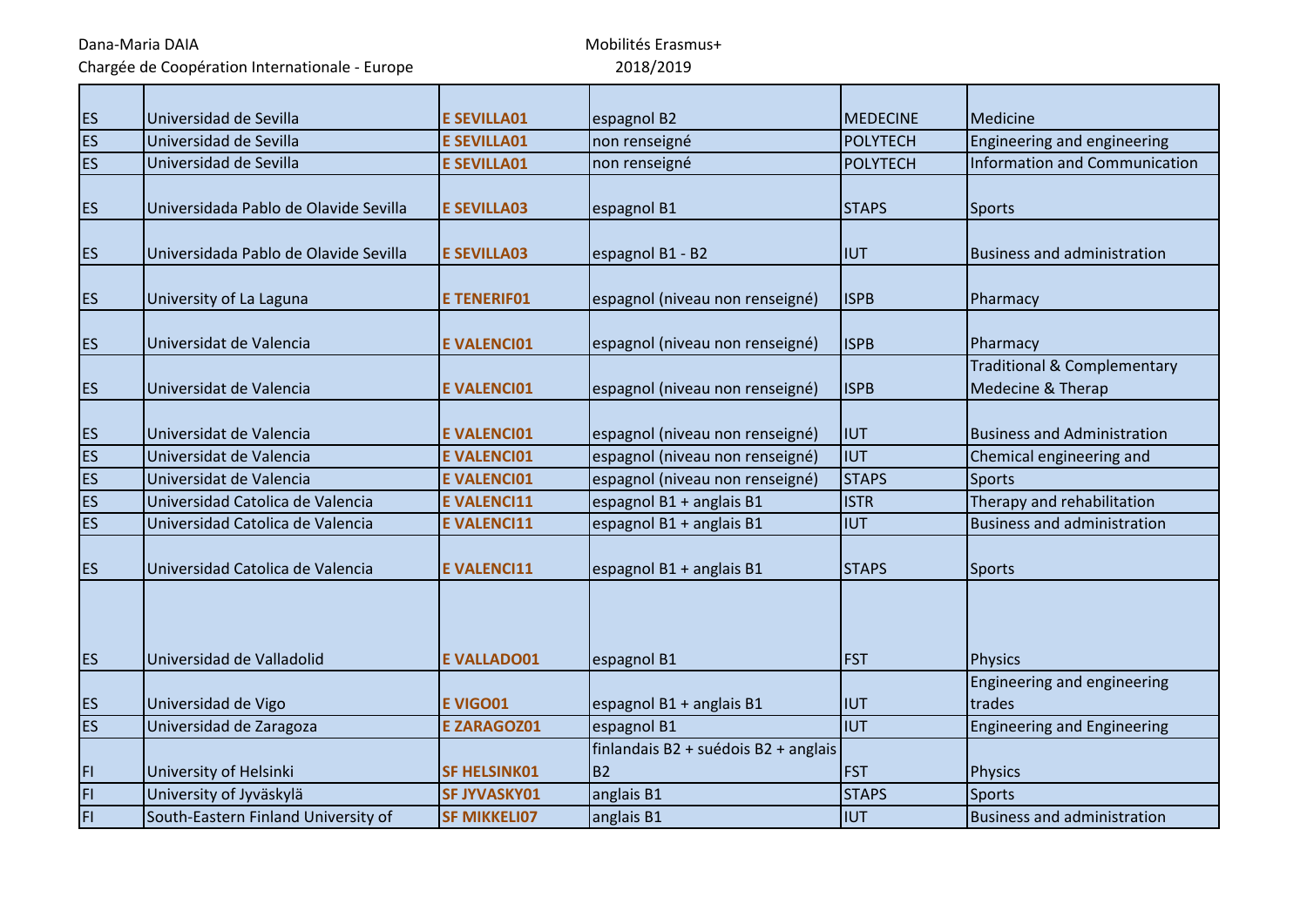Chargée de Coopération Internationale - Europe

| $\overline{H}$ | University of Eastern Finland                                 | <b>SF KUOPIO12</b>  | anglais B1 + finlandais B1         | <b>ISPB</b>              | Pharmacy                                                    |
|----------------|---------------------------------------------------------------|---------------------|------------------------------------|--------------------------|-------------------------------------------------------------|
| FI.            | Lappeenranta University of technology                         | <b>SF LAPPEEN01</b> | anglais B2                         | Iiut                     | <b>Business and administration</b>                          |
| FI.            | University of Oulu                                            | <b>SF OULU01</b>    | anglais B2                         | FST/Observatoire Physics |                                                             |
| FI             | Laurea University of Applied Sciences                         | <b>SF VANTAA06</b>  | anglais B2                         | <b>IIUT</b>              | <b>Information and Communication</b><br>Technologies        |
| <b>GR</b>      | Technological Educational Institute (T.E.I)<br>of Athens      | <b>G ATHINE34</b>   | Grec + anglais B2                  | POLYTECH                 | <b>Information and Communication</b><br><b>Technologies</b> |
| GR             | Technological Educational Institute (T.E.I) G ATHINE34        |                     | Grec + anglais B3                  | <b>POLYTECH</b>          | (Building &) Civil Engineering                              |
| <b>GR</b>      | Technological Educational Institute (T.E.I) <b>G ATHINE34</b> |                     | Grec + anglais B4                  | POLYTECH                 | <b>Biomedical Engineering /</b>                             |
| <b>GR</b>      | TEI of West Macedonia                                         | <b>G KOZANI01</b>   | grec B1 + anglais B1               | <b>IUT</b>               | <b>Business and administration</b>                          |
| <b>GR</b>      | Panepistimio Kritis                                           | <b>G KRITIS01</b>   | grec $B2 + anglais B2$             | <b>MEDECINE</b>          | Medicine                                                    |
| GR             | <b>University of Patras</b>                                   | <b>G PATRA01</b>    | grec $B1 + anglais B1$             | <b>ISPB</b>              | Pharmacy                                                    |
| GR             | <b>University of Piraeus</b>                                  | <b>G PIREAS 01</b>  | grec $B2 + anglais B3$             | <b>FST</b>               | Database and network design and                             |
| GR             | <b>University of Piraeus</b>                                  | <b>G PIREAS 01</b>  | grec B2 + anglais B2               | <b>FST</b>               | Software and applications                                   |
| GR             | Aristotle University of Thessaloniki                          | <b>G THESSAL01</b>  | Grec et Anglais B2                 | <b>ISTR</b>              | Languages                                                   |
| <b>GR</b>      | Aristotle University of Thessaloniki                          | <b>G THESSAL01</b>  | A1 grec + B2 anglais               | <b>MEDECINE</b>          | Medicine                                                    |
| <b>HR</b>      | University of Rijeka                                          | <b>HR RIJEKA01</b>  | anglais B1 + croate B1             | <b>IUT</b>               | Sociology and cultural studies                              |
| <b>HR</b>      | University of Split                                           | <b>HR SPLIT01</b>   | croate B1 + anglais B2             | <b>FST</b>               | Mathematics                                                 |
| <b>HR</b>      | University of Split                                           | <b>HR SPLIT01</b>   | croate B1 + anglais B2             | <b>MEDECINE</b>          | Medicine                                                    |
| <b>HR</b>      | University of Zagreb                                          | <b>HR ZAGREB01</b>  | croate B2 et anglais B2            | <b>FST</b>               | Information and Communication                               |
| <b>HR</b>      | University of Zagreb                                          | <b>HR ZAGREB01</b>  | croate B2 et anglais B2            | <b>FST</b>               | <b>Electricity and Energy</b>                               |
| <b>HR</b>      | University of Zagreb                                          | <b>HR ZAGREB01</b>  | croate B2 et anglais B2            | <b>FST</b>               | Electronics and automation                                  |
| <b>HU</b>      | <b>Budapest University of Technology and</b>                  | <b>HU BUDAPES02</b> | B2 hongrois +anglais B2 certificat | <b>FST</b>               | <b>Physics</b>                                              |
| <b>HU</b>      | Semmelweiss Egyetem Budapest                                  | <b>HU BUDAPES08</b> | hongrois B2 + anglais B2           | <b>STAPS</b>             | <b>Sports</b>                                               |
| HU             | University of Debrecen                                        | <b>HU DEBRECE01</b> | anglais B2+hongrois B2             | <b>FST</b>               | Chemistry                                                   |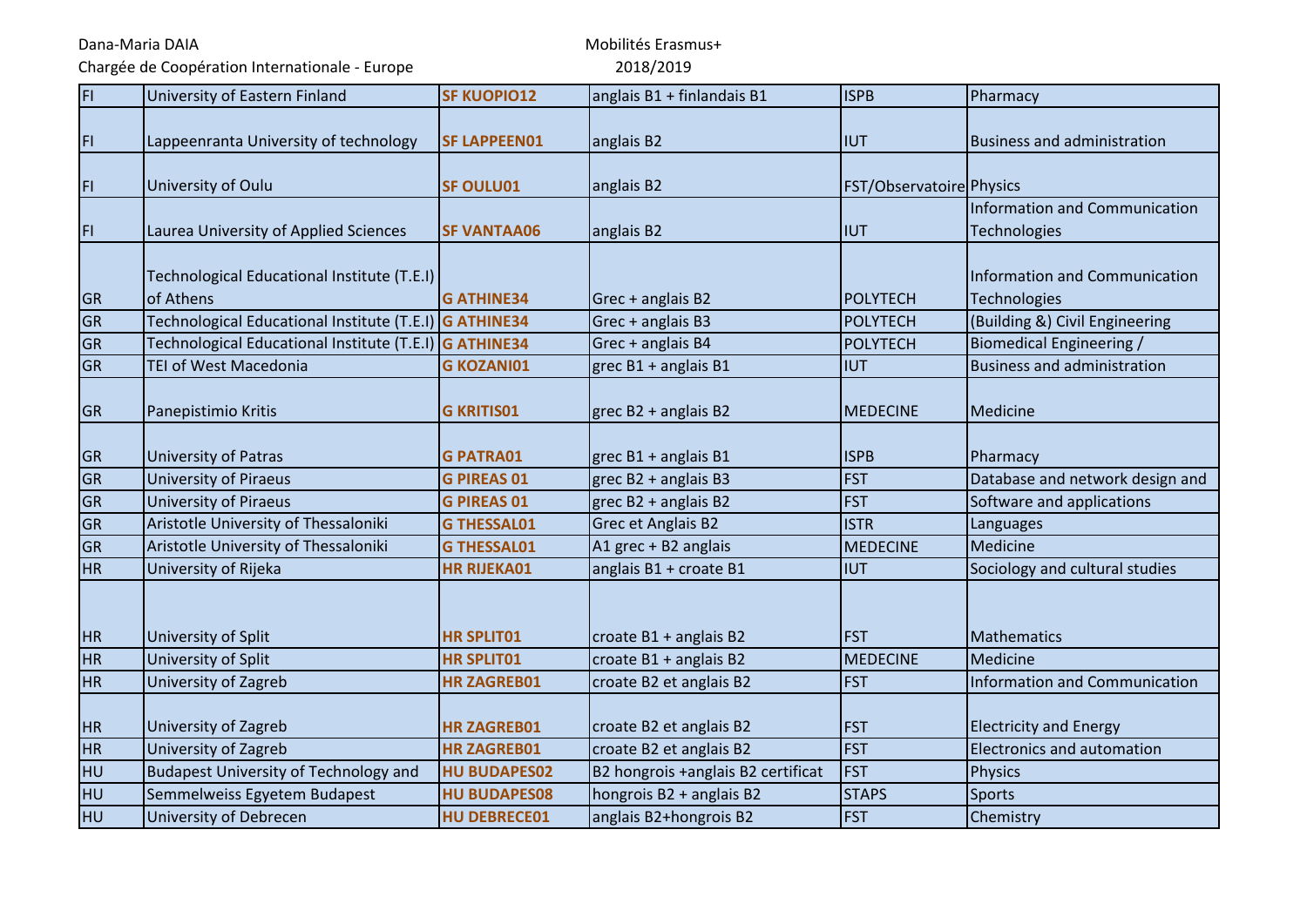Dana-Maria DAIA Chargée de Coopération Internationale - Europe

### Mobilités Erasmus+ 201

| 18/2019 |  |
|---------|--|
|---------|--|

| HU                     | University of Debrecen              | <b>HU DEBRECE01</b> | anglais B2+hongrois B2   | <b>MEDECINE</b>    | Medecine                                              |
|------------------------|-------------------------------------|---------------------|--------------------------|--------------------|-------------------------------------------------------|
| HU                     | University of Debrecen              | <b>HU DEBRECE01</b> | anglais B2+hongrois B2   | <b>ODONTOLOGIE</b> | <b>Dental Studies</b>                                 |
| HU                     | University of Pécs                  | <b>HU PECS01</b>    | anglais B2 + hongrois B2 | <b>MEDECINE</b>    | Médecine                                              |
| <b>HU</b>              | <b>University of Szeged</b>         | <b>HU SZEGED01</b>  | anglais B2+hongrois      | <b>MEDECINE</b>    | Medicine                                              |
| <b>IRL</b>             | Institute of Technology Carlow      | <b>IRL CARLOW01</b> | anglais B1               | <b>IUT</b>         | Engineering, manufacturing and                        |
| <b>IRL</b>             | Institute of Technology Carlow      | <b>IRL CARLOW01</b> | anglais B1               | <b>IUT</b>         | <b>Business and administration</b>                    |
| <b>IRL</b>             | Cork Institute of Technology        | <b>IRL CORK04</b>   | anglais B1-B2            | <b>IUT</b>         | <b>Business and administration</b>                    |
| <b>IRL</b>             | <b>Trinity College Dublin</b>       | <b>IRL DUBLIN01</b> | anglais B2               | <b>ISPB</b>        | Pharmacy                                              |
| <b>IRL</b>             | Galway Mayo Institute of Technology | <b>IRL GALWAY02</b> | anglais B2               | <b>IUT</b>         | <b>Business and administration</b>                    |
| <b>IRL</b>             | Sligo Institute of Technology       | <b>IRL SLIGO01</b>  | anglais B1               | <b>IUT</b>         | <b>Business and administration</b>                    |
| $\mathsf{I}\mathsf{T}$ | Università degli Studi di Cagliari  | <b>CAGLIAR01</b>    | anglais B1 + italien A1  | <b>ISPB</b>        | Pharmacy                                              |
| IT                     | Università degli Studi di Cagliari  | <b>CAGLIAR01</b>    | anglais B1 + italien A1  | <b>MEDECINE</b>    | Medicine                                              |
| IT                     | Universita degli Studi di Cagliari  | <b>CAGLIAR01</b>    | anglais B1 + italien A1  | Observatoire       | <b>Earth Sciences</b>                                 |
| IT                     | Università degli studi di Cassino   | <b>CASSINO01</b>    | italien B1 + anglais B1  | <b>IUT</b>         | <b>Business and administration</b>                    |
| T                      | Universita degli studi di Catania   | <b>CATANIA01</b>    | italien B1+anglais B2    | Observatoire       | <b>Earth Sciences</b>                                 |
| IT                     | Universita degli studi di Firenze   | <b>IFIRENZE01</b>   | italien B1+anglais B1    | <b>FST</b>         | <b>Mathematics</b>                                    |
| IT                     | Universita degli studi di Firenze   | <b>IFIRENZE01</b>   | italien B1+anglais B1    | <b>ISFA</b>        | <b>Mathematics and statistics</b>                     |
| IT                     | Università degli studi di Firenze   | I FIRENZE01         | italien B1 +anglais B2   | Observatoire       | <b>Earth Sciences</b>                                 |
| $\mathsf{I}\mathsf{T}$ | Università degli studi di Firenze   | I FIRENZE01         | italien B1               | <b>ODONTOLOGIE</b> | <b>Dental studies</b>                                 |
| IT                     | Universita degli studi di Firenze   | <b>IFIRENZE01</b>   | italien B1               | <b>STAPS</b>       | <b>Sports</b>                                         |
| IT                     | Universita degli studi di Genova    | <b>GENOVA01</b>     | non renseigné            | <b>FST</b>         | Software and applications<br>development and analysis |
| IT                     | Universita degli studi di Genova    | <b>GENOVA01</b>     | italien B1 + anglais B1  | <b>ISPB</b>        | Pharmacy                                              |
| IT                     | Universita degli studi di Genova    | <b>GENOVA01</b>     | italien B1 +anglais B1   | <b>IUT</b>         | Engineering and engineering<br>trades                 |
| $\mathsf{I}\mathsf{T}$ | Universita degli studi di Genova    | <b>I GENOVA01</b>   | italien B1 +anglais B1   | <b>MEDECINE</b>    | Medecine                                              |
| IT                     | Universita degli Studi dell'Aquila  | <b>IL-AQUIL01</b>   | italien B1+anglais B1    | <b>FST</b>         | <b>Biological and related sciences</b>                |
| IT                     | Università del Salento              | I LECCE01           | italien B1 + anglais B1  | <b>FST</b>         | Building and civil engineering                        |
| IT                     | Università del Salento              | I LECCE01           | italien B1 + anglais B1  | <b>IUT</b>         | Building and civil engineering                        |
| IT                     | Università degli studi di Milano    | <b>I MILANO01</b>   | italien B1 + anglais B1  | <b>FST</b>         | Chemistry                                             |
| IT                     | Università degli studi di Milano    | <b>I MILANO01</b>   | italien B1 + anglais B1  | <b>ISTR</b>        | Therapy and rehabilitation                            |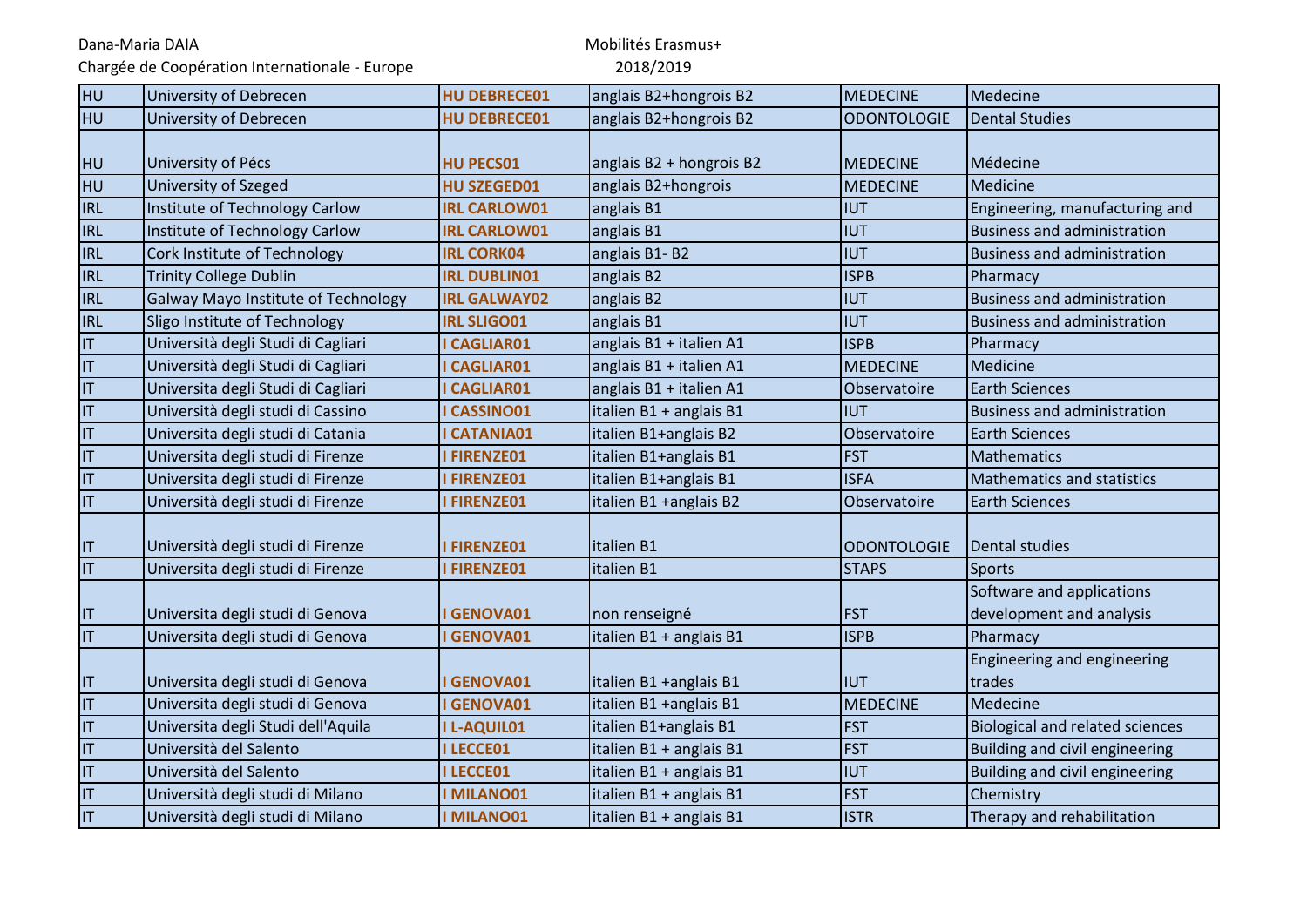Chargée de Coopération Internationale - Europe

| $ \mathsf{T} $           | Università degli studi di Milano          | <b>I MILANO01</b>  | italien B1 + anglais B1  | <b>MEDECINE</b> | Medicine                           |
|--------------------------|-------------------------------------------|--------------------|--------------------------|-----------------|------------------------------------|
| IT                       | Università degli studi di Milano          | <b>I MILANO01</b>  | italien B1 + anglais B1  | Observatoire    | <b>Earth Sciences</b>              |
|                          |                                           |                    |                          |                 |                                    |
| IT                       | Università Cattolica del Sacro Cuore      | <b>I MILANO03</b>  | italien B1 + anglais B2  | <b>FST</b>      | <b>Physics</b>                     |
|                          |                                           |                    |                          |                 |                                    |
| IT                       | Università Vita-Salute San Raffaele       | <b>I MILANO15</b>  | italia B1 + anglais C1   | MEDECINE        | Medicine                           |
|                          | Seconda Università degli Studi di Milano- |                    |                          |                 |                                    |
| IT                       | <b>Bicocca</b>                            | <b>I MILANO16</b>  | italien B1               | <b>FST</b>      | <b>Physics</b>                     |
|                          | Seconda Università degli Studi di Milano- |                    |                          |                 |                                    |
| IT                       | <b>Bicocca</b>                            | <b>I MILANO16</b>  | italien B1               | <b>IUT</b>      | <b>Business and administration</b> |
|                          |                                           |                    |                          |                 |                                    |
|                          | Università degli Studi di Modena e        |                    |                          |                 | Information & Communication        |
| IT                       | Reggio Emilia                             | <b>I MODENA01</b>  | italien B1 + anglais B2  | <b>FST</b>      | Technologies                       |
|                          |                                           |                    |                          |                 |                                    |
|                          | Università Degli Studi Di Napoli Federico |                    |                          |                 |                                    |
| IT                       | $\mathsf{II}$                             | I NAPOLI01         | italien B1 + anglais B1  | <b>ESPE</b>     | Psychology                         |
| $ \mathsf{T} $           | Università degli Studi della Campania     | <b>INAPOLI09</b>   | <b>Italien B1</b>        | <b>FST</b>      | Mathematics                        |
| İП                       | Università degli Studi della Campania     | I NAPOLI09         | italien B1 + anglais B1  | <b>MEDECINE</b> | Medicine                           |
| IT                       | Università degli studi di padova "Il Bo"  | I PADOVA01         | italien A2 + anglais B1  | <b>MEDECINE</b> | Medicine                           |
| IT                       | Università degli studi di Palermo         | I PALERMO01        | italien & anglais B1     | <b>FST</b>      | Civil and building engineering     |
| $\overline{\mathsf{IT}}$ | Università degli studi di Palermo         | I PALERMO01        | italien B1               | <b>ISPB</b>     | Pharmacy                           |
| IT                       | Università degli studi di Palermo         | I PALERMO01        | italien B1               | <b>MEDECINE</b> | Medicine                           |
| $ \mathsf{T} $           | Università degli studi di Parma           | I PARMA01          | italien A2               | <b>IUT</b>      | Food processing                    |
|                          |                                           |                    |                          |                 |                                    |
| <b>IT</b>                | Università degli studi di Parma           | I PARMA01          | italien A2               | <b>IUT</b>      | <b>Business and administration</b> |
|                          |                                           |                    |                          |                 |                                    |
| IT                       | Università degli studi di Parma           | <b>I PARMA01</b>   | italien A2               | <b>MEDECINE</b> | Medicine                           |
| $ \mathsf{T} $           | Università degli studi di Pavia           | I PAVIA01          | italien B1 - anglais B1  | <b>POLYTECH</b> | Medical diagnostic and treatment   |
| İП                       | Università degli studi di Pavia           | I PAVIA01          | italien B1 - anglais B1  | <b>POLYTECH</b> | <b>Engineering and engineering</b> |
|                          |                                           |                    |                          |                 |                                    |
| IT                       | Universita degli studi di Perugia         | I PERUGIA01        | italien B1               | FST / ISFA      | Mathematics et Statistique         |
|                          |                                           |                    |                          |                 |                                    |
| IT                       | Universita degli studi della Basilicata   | <b>I POTENZA01</b> | italien B1 + français B1 | <b>FST</b>      | Environment                        |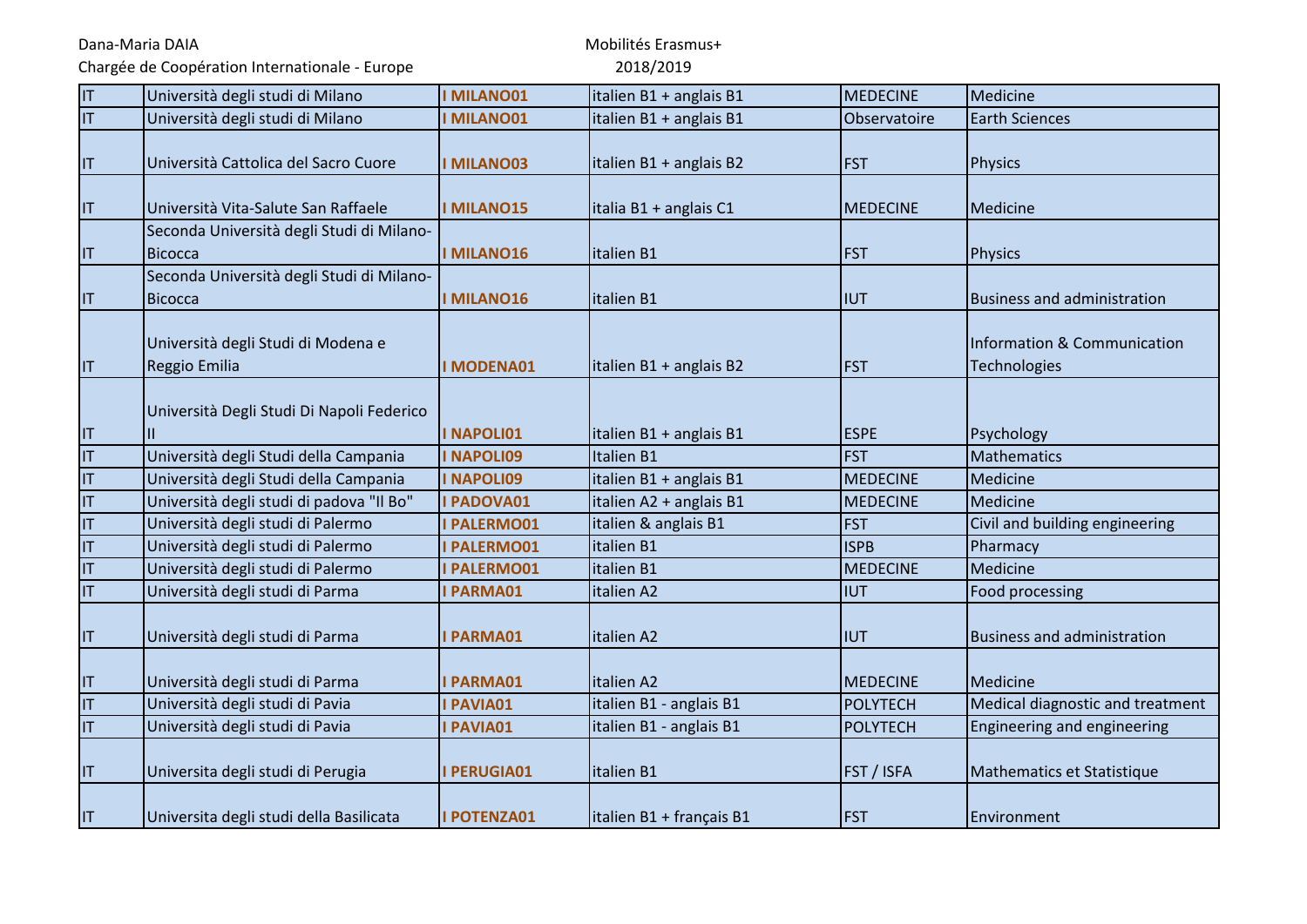Chargée de Coopération Internationale - Europe

|                         |                                         |                     |                                       |                    | <b>Environmental protection</b>          |
|-------------------------|-----------------------------------------|---------------------|---------------------------------------|--------------------|------------------------------------------|
| IT                      | Universita degli studi della Basilicata | <b>POTENZA01</b>    | italien B1 + français B1              | <b>FST</b>         | technology                               |
| $\overline{\mathsf{I}}$ | Università degli studi di Roma 'La      | <b>I ROMA01</b>     | italien B1 + anglais B1               | <b>ISFA</b>        | <b>Statistics</b>                        |
| IT                      | Università degli studi di Roma 'La      | <b>I ROMA01</b>     | italien B1 + anglais B1               | <b>ISPB</b>        | Pharmacy                                 |
|                         |                                         |                     |                                       |                    |                                          |
| IT                      | Universita Campus BioMedico di Roma     | <b>I ROMA14</b>     | italien B2 + anglais B1               | <b>MEDECINE</b>    | Medicine                                 |
| IT                      | Università degli studi Roma Tre         | <b>ROMA16</b>       | italien B1                            | <b>FST</b>         | <b>Physics</b>                           |
| $\mathsf{I}\mathsf{T}$  | Universita degli studi di Salerno       | <b>ISALERNO01</b>   | français B2 + anglais B2              | <b>FST</b>         | Engineering and engineering              |
| IT                      | Università degli Studi di Salerno       | <b>ISALERNO01</b>   | Italien B2 + anglais B2               | <b>FST</b>         | Information and Communication            |
| $\mathsf{I}\mathsf{T}$  | Universita degli studi di Salerno       | <b>ISALERNO01</b>   | italien B1 + anglais B1               | <b>IUT</b>         | Building and civil engineering           |
| $\mathsf{I}\mathsf{T}$  | Universita degli studi di Sassari       | <b>ISASSARI01</b>   | italien B1 + anglais B1               | IIUT               | Environment                              |
| $\mathsf{I}\mathsf{T}$  | Universita degli studi di Siena         | <b>SIENA01</b>      | italien A2 (1st) italien B1 (2nd-3rd) | <b>FST</b>         | <b>Biological and related sciences</b>   |
|                         |                                         |                     | italien A2 (1st) italien B1 (2nd-3rd) |                    |                                          |
| IT                      | Universita degli studi di Siena         | I SIENA01           | anglais B1                            | <b>IUT</b>         | <b>Business and administration</b>       |
| IT                      | Università degli studi di Torino        | <b>I TORINO01</b>   | Pas de niveau requis                  | <b>FST</b>         | <b>Physics</b>                           |
| IT                      | Università degli studi di Torino        | <b>I TORINO01</b>   | Pas de niveau requis                  | <b>IIUT</b>        | <b>Engineering and Engineering Trade</b> |
| T                       | Università degli studi di Torino        | <b>I TORINO01</b>   | Pas de niveau requis                  | ODONTOLOGIE        | Dental studies                           |
| $ \mathsf{T} $          | Politecnico di Torino                   | <b>I TORINO02</b>   | non indiqué                           | <b>IUT</b>         | Chemical engineering and                 |
| IT                      | University of Udine                     | <b>I UDINE01</b>    | italien B1 + anglais B1               | <b>FST</b>         | <b>Biology and related sciences</b>      |
| IT                      | Università degli studi di Verona        | <b>IVERONA01</b>    | italian B1                            | <b>MEDECINE</b>    | Medicine                                 |
| LT                      | <b>Kaunas Medical University</b>        | LT KAUNAS13         | anglais B1 + lituanien B1             | MEDECINE           | Medicine                                 |
| LT                      | <b>Kaunas Medical University</b>        | LT KAUNAS13         | anglais B1 + lituanien B1             | <b>ODONTOLOGIE</b> | <b>Dental studies</b>                    |
| ${\sf L}{\sf V}$        | University of Latvia                    | LV RIGA01           | anglais B1 - Lituanien                | <b>IIUT</b>        | Business and administration              |
| LV                      | Rigas Stradina Universitate             | <b>LV RIGA03</b>    | anglais B2 + lituanien B2             | <b>ODONTOLOGIE</b> | Dental studies                           |
| <b>NL</b>               | Amsterdam University of Applied         | <b>NL AMSTERD05</b> | anglais B2 + Néerlandais B2           | <b>IIUT</b>        | Building and civil engineering           |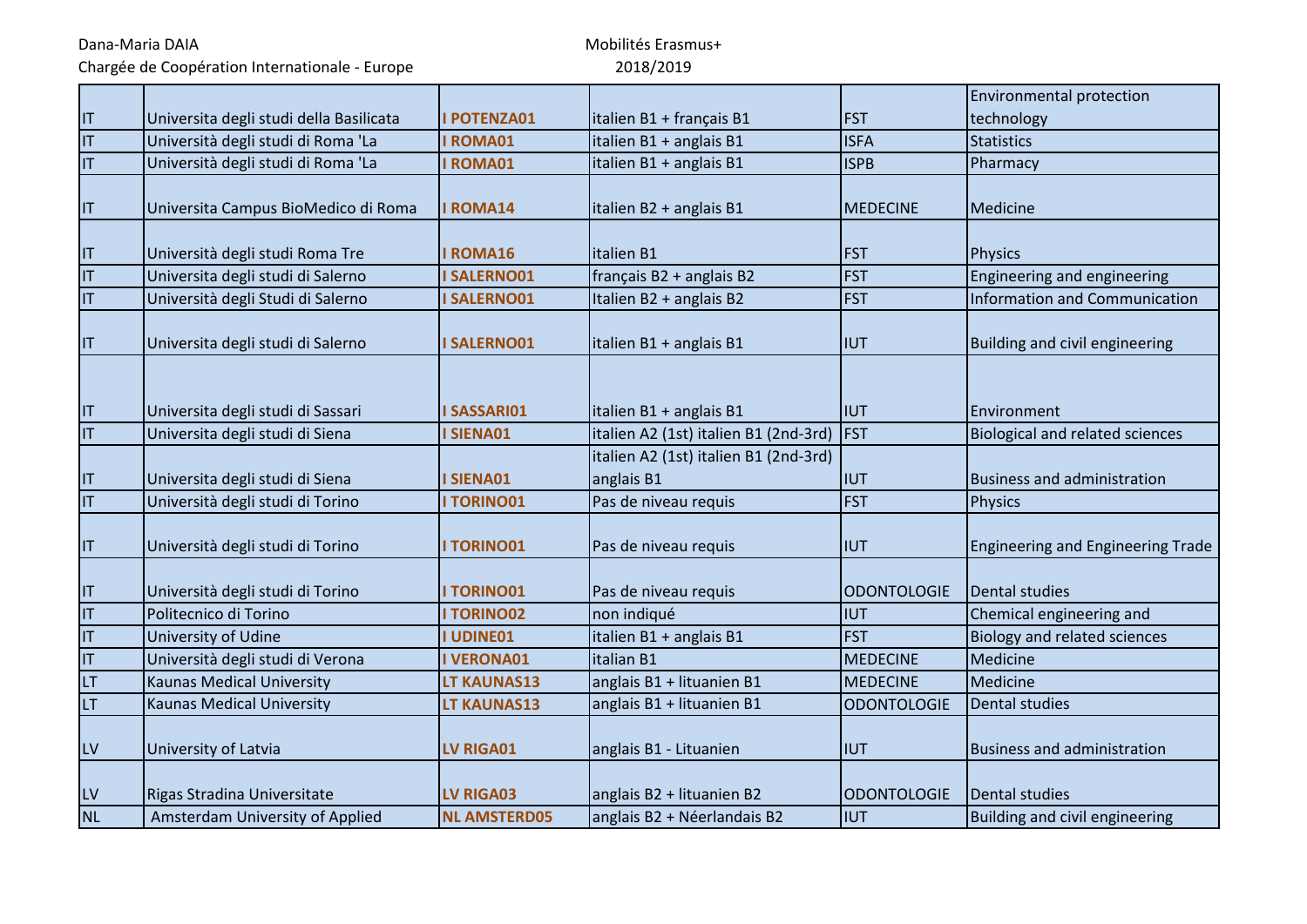Chargée de Coopération Internationale - Europe

| <b>NL</b>      | Technische Universiteit Eindhoven            | <b>NL EINDHOV17</b>  | anglais C1                       | <b>FST</b>          | Engineering, manufacturing and       |
|----------------|----------------------------------------------|----------------------|----------------------------------|---------------------|--------------------------------------|
| <b>NL</b>      | Noordelijke Hogeschool Leeuwarden            | <b>NL LEEUWAR01</b>  | anglais B2                       | IUT                 | <b>Business and administration</b>   |
| <b>NL</b>      | The Hague University of Applied Sciences     | <b>NL S-GRAVE13</b>  | anglais B2                       | <b>IUT</b>          | Accounting and taxation              |
| <b>NO</b>      | <b>University of Bergen</b>                  | <b>N BERGEN01</b>    | anglais C1                       | <b>ISPB</b>         | Pharmacy                             |
| N <sub>O</sub> | <b>Ostfold University College</b>            | <b>N HALDEN02</b>    | anglais B2                       | <b>IIUT</b>         | <b>Business and administration</b>   |
| N <sub>O</sub> | Universitet of Oslo                          | N OSLO01             | norvégien B2 + anglais B2        | <b>ISPB</b>         | Pharmacy                             |
| N <sub>O</sub> | Universitet of Oslo                          | N OSLO01             | <b>B2 TOEFL</b>                  | MEDECINE            | Medicine                             |
| N <sub>O</sub> | Oslo and Akhershus University College of     | N OSLO60             | anglais B2                       | <b>IUT</b>          | <b>Business and administration</b>   |
| <b>NO</b>      | University of Stavanger                      | <b>N STAVANGER01</b> | anglais B2                       | <b>FST</b>          | <b>Computer Science (Information</b> |
| <b>NO</b>      | University of Tromso                         | <b>N TROMSO01</b>    | anglais B1 + norvégien B1        | <b>FST</b>          | <b>Biology</b>                       |
| <b>NO</b>      | University of Tromso                         | <b>N TROMSO01</b>    | norvégien B1 + anglais B1        | <b>MEDECINE</b>     | Medicine                             |
| <b>NO</b>      | <b>University of Tromso</b>                  | <b>N TROMSO01</b>    | anglais B1 + norvégien B1        | <b>OBSERVATOIRE</b> | <b>Earth Sciences</b>                |
| <b>NO</b>      | Norwegian University of Science and          | <b>N TRONDHE01</b>   | anglais B2                       | <b>IUT</b>          | Chemical engineering and             |
| PL             | <b>Medical University of Gdansk</b>          | <b>PL GDANSK03</b>   | anglais B2                       | <b>ISPB</b>         | Pharmacy                             |
| PL             | <b>Medical University of Gdansk</b>          | <b>PL GDANSK03</b>   | anglais B2                       | <b>MEDECINE</b>     | Medicine                             |
| PL             | Lodz University of Technology                | PL LODZ02            | <b>Anglais B2</b>                | POLYTECH            | <b>Biomedical engineering trades</b> |
| PL             | Lodz University of Technology                | PL LODZ02            | Anglais B2                       | POLYTECH            | Mechanical engineering               |
| PL             | Lodz University of Technology                | PL LODZ02            | Anglais B2                       | <b>POLYTECH</b>     | <b>Information and Communication</b> |
| PL             | Akademia Medyczna w Lodzi                    | PL LODZ03            | anglais B1                       | <b>MEDECINE</b>     | Medicine                             |
| PL             | Sklodowska University in Lublin              | <b>PL LUBLIN01</b>   | polonais B1 +anglais B1          | <b>FST</b>          | Chemistry                            |
| PL             | Medical University of Lublin                 | <b>PL LUBLIN05</b>   | anglais B1 + polonais B1         | <b>MEDECINE</b>     | Medicine                             |
| PL             | University of Wrmia and Mazury in<br>Olsztyn | PL OLSZTYN01         | anglais B1                       | <b>MEDECINE</b>     | Medicine                             |
| PL             | Uniwersytet Szczecin                         | PL SZCZECI01         | anglais + polonais + allemand B2 | <b>FST</b>          | Economics                            |
| PL             | Uniwersytet Szczecin                         | PL SZCZECI01         | anglais + polonais + allemand B1 | <b>IIUT</b>         | Management and administration        |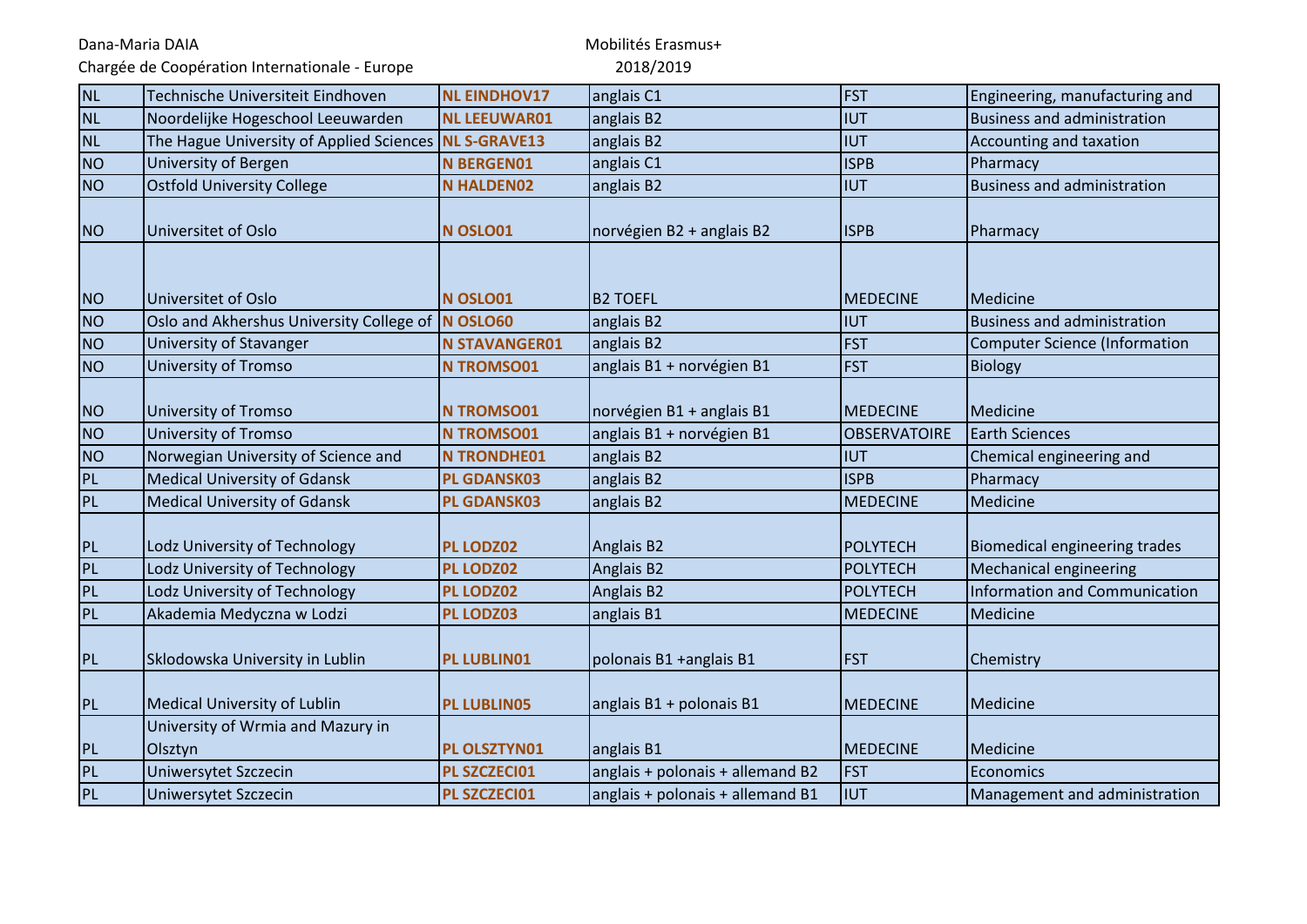Chargée de Coopération Internationale - Europe

| PL        | Uniwersytet Wroclawsky                | <b>PL WROCLAW01</b> | polonais B1 +anglais B1                                | <b>IIUT</b>        | Chemistry                                             |
|-----------|---------------------------------------|---------------------|--------------------------------------------------------|--------------------|-------------------------------------------------------|
| PL        | University of Zoelona Gora            | PL ZIELONA01        | anglais B1 + polonais B1                               | <b>MEDECINE</b>    | Medecine                                              |
| PT        | Universidade de Coimbra               | P COIMBRA01         | portugais A2 + anglais A2                              | <b>ISPB</b>        | Pharmacy                                              |
|           |                                       |                     |                                                        |                    |                                                       |
| PT        | lUniversidade de Coimbra              | P COIMBRA01         | portugais B1                                           | Observatoire       | <b>Earth Sciences</b>                                 |
| PT        | Universidade da Beira Interior        | P COVILHA01         | Portugais B1 + Anglais B1                              | <b>MEDECINE</b>    | Medicine                                              |
| PT        | Universidade Nova de Lisboa           | <b>PLISBOA03</b>    | portugais B1 (1st)<br>portugais B1 + anglais B1 (2nd - | <b>FST</b>         | Information and Communication<br>Technologies         |
| PT        | Universidade de Lisboa                | P LISBOA109         | portugais B1 + anglais B1                              | <b>ISPB</b>        | Pharmacy                                              |
| PT        | Universidade de Lisboa                | P LISBOA109         | portugais B2 (1st)<br>anglais B2 (2nd)                 | <b>IUT</b>         | Chemistry                                             |
| PT        | Universidade de Lisboa                | P LISBOA109         | portugais B1                                           | <b>MEDECINE</b>    | Medicine                                              |
| PT        | Universidade de Lisboa                | P LISBOA109         | portugais B2 (1st)                                     | <b>POLYTECH</b>    | Materials, Material Engineering                       |
| PT        | Universidade de Lisboa                | P LISBOA109         | Portugais B1 + Anglais B1                              | <b>ISFA</b>        | <b>Mathematics and statistics</b>                     |
| PT        | Instituto Superior de Gestao          | P LISBOA15          | portugais B1 + anglais B1                              | IUT                | <b>Business and administration</b>                    |
| PT        | Universidade do Porto                 | P PORTO02           | portugais B1                                           | IUT                | Chemical engineering and                              |
| PT        | Universidade do Porto                 | P PORTO02           | portugais B2 + anglais B2                              | <b>ODONTOLOGIE</b> | <b>Dental studies</b>                                 |
| <b>RO</b> | Vasile Goldis Western University Arad | <b>RO ARAD02</b>    | anglais B1                                             | <b>MEDECINE</b>    | Medicine                                              |
| <b>RO</b> | <b>University of Bucharest</b>        | <b>RO BUCURES09</b> | anglais / français B1                                  | <b>FST</b>         | Chemistry                                             |
| <b>RO</b> | University of Bucharest               | <b>RO BUCURES09</b> | anglais / français B1                                  | <b>FST</b>         | <b>Mathematics</b>                                    |
| <b>RO</b> | Universitatea Carol Davila            | <b>RO BUCURES10</b> | roumain B1 + anglais B1                                | <b>MEDECINE</b>    | Medicine                                              |
| <b>RO</b> | Universitatea "Politehnica" Bucuresti | <b>RO BUCURES11</b> | anglais (niveau Non renseigné)                         | <b>FST</b>         | Chemical engineering and<br>processes                 |
| <b>RO</b> | Universitatea "Politehnica" Bucuresti | <b>RO BUCURES11</b> | français (niveau Non renseigné)                        | <b>FST</b>         | Materials science                                     |
| <b>RO</b> | Universitatea "Politehnica" Bucuresti | <b>RO BUCURES11</b> | anglais B1 + français B1                               | <b>FST</b>         | Software and applications<br>development and analysis |
| <b>RO</b> | Universitatea "Politehnica" Bucuresti | <b>RO BUCURES11</b> | anglais B1 + français B1                               | <b>FST</b>         | <b>Physics</b>                                        |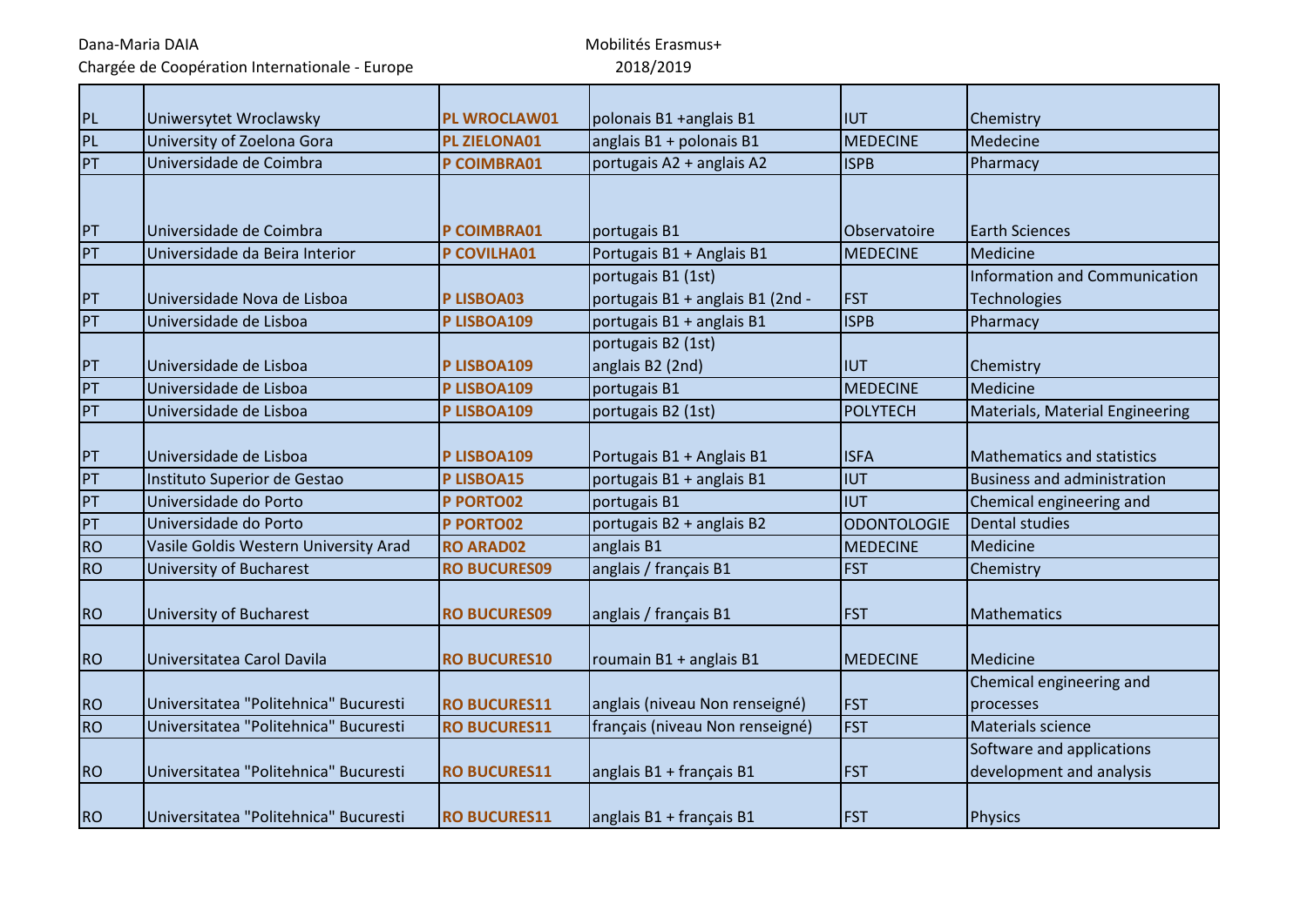Chargée de Coopération Internationale - Europe

| <b>RO</b> | Universitatea "Politehnica" Bucuresti                        | <b>RO BUCURES11</b> | anglais B2                                                           | Iiut                | Chemical engineering and                     |
|-----------|--------------------------------------------------------------|---------------------|----------------------------------------------------------------------|---------------------|----------------------------------------------|
| <b>RO</b> | Universitatea "Politehnica" Bucuresti                        | <b>RO BUCURES11</b> | français - anglais - allemand B1                                     | POLYTECH            | Engineering and engineering                  |
| <b>RO</b> | Universitatea "Babes-Bolyai" Cluj-Napoca RO CLUJNAP01        |                     | roumain + anglais B2                                                 | <b>FST</b>          | <b>Physics</b>                               |
| <b>RO</b> | Universitatea "Alexandru Ioan Cuza"                          | RO IASI02           | français B2                                                          | <b>FST</b>          | Mathematics                                  |
| <b>RO</b> | Universitatea "Alexandru Ioan Cuza"                          | RO IASI02           | Anglais + français B1                                                | <b>FST</b>          | <b>Biology</b>                               |
| <b>RO</b> | Universitatea "Alexandru Ioan Cuza"                          | RO IASI02           | Anglais B1                                                           | <b>ISFA</b>         | <b>Statistics</b>                            |
| <b>RO</b> | Universitatea Alexandru Ioan Cuza                            | <b>RO IASI02</b>    | anglais B1 + roumain B1                                              | <b>OBSERVATOIRE</b> | <b>Earth Sciences - Geology</b>              |
| <b>RO</b> | The Ion Ionescu de la Brad University                        | RO IASI03           | roumain A2 + anglais ou français<br><b>B1</b>                        | <b>IIUT</b>         | Manufacturing and precessing                 |
| <b>RO</b> | The Ion Ionescu de la Brad University                        | <b>RO IASI03</b>    | roumain A2 + anglais ou français<br>B <sub>1</sub>                   | <b>IIUT</b>         | <b>Biological and related sciences</b>       |
| <b>RO</b> | "Gr. T. Popa" University of Medicine and<br>Pharmacy of lasi | <b>RO IASI04</b>    | anglais B2 + français B2                                             | <b>MEDECINE</b>     | Medicine                                     |
| <b>RO</b> | Gheorghe Asachi Technical University of                      | <b>RO IASI05</b>    | français B1                                                          | <b>FST</b>          | Chemistry                                    |
| <b>RO</b> | Gheorghe Asachi Technical University of<br>lasi              | <b>RO IASI05</b>    | roumain B1+anglais B1                                                | POLYTECH            | <b>Engineering and Engineering</b><br>trades |
| <b>RO</b> | Lucian Blaga University of Sibiu                             | <b>RO SIBIU01</b>   | français B1 + roumain                                                | <b>IIUT</b>         | <b>Food Processing</b>                       |
| <b>RO</b> | Universitatea Stefan cel Mare Suceava                        | <b>RO SUCEAVA01</b> | roumain + anglais B1 - français B1<br>anglais B1 + français B1 (pour | <b>IUT</b>          | Mechanics and metal trades                   |
| <b>RO</b> | Universitatea de Medicina si Farmacie                        | <b>RO TARGU02</b>   | anglais A2 + roumain + hongrois                                      | <b>MEDECINE</b>     | Medicine                                     |
| <b>RO</b> | Universitatea de Medicina si Farmacie                        | <b>RO TARGU02</b>   | anglais A2 + roumain + hongrois                                      | <b>ODONTOLOGIE</b>  | <b>Dental studies</b>                        |
| <b>SE</b> | <b>Halmstad University</b>                                   | <b>SHALMSTA01</b>   | suédois B2 + anglais B2                                              | <b>IIUT</b>         | <b>Business and administration</b>           |
| <b>SE</b> | <b>Umea University</b>                                       | <b>SUMEA01</b>      | anglais B1                                                           | <b>FST</b>          | <b>Physics</b>                               |
| <b>SE</b> | <b>Linnaeus University</b>                                   | <b>S VAXJO03</b>    | anglais B2 + suédois B2                                              | <b>POLYTECH</b>     | Engineering and engineering                  |
| <b>SI</b> | University of Ljubljana                                      | <b>SI LJUBLJA01</b> | slovène B1 + anglais B2                                              | <b>ISPB</b>         | Pharmacy                                     |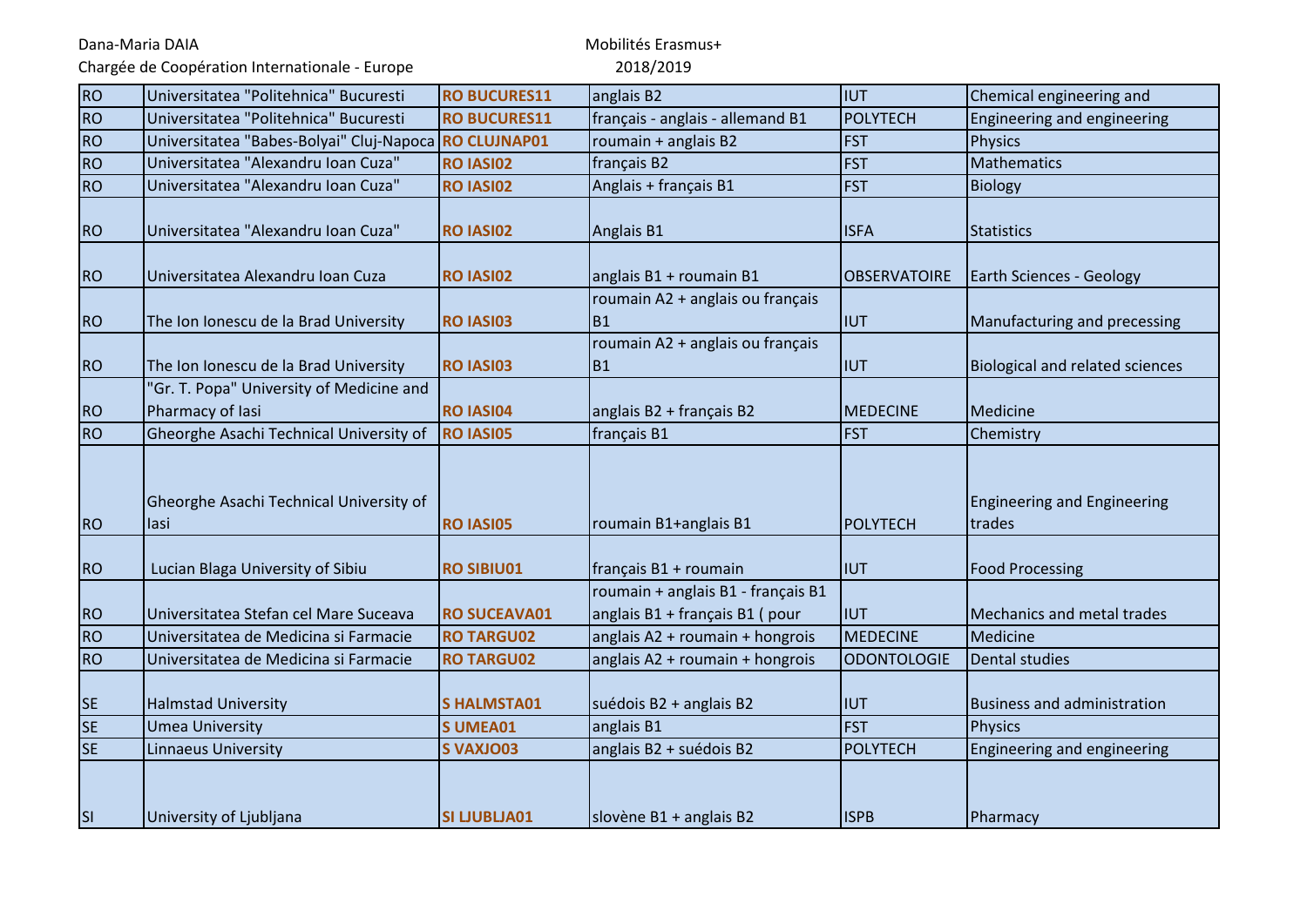Chargée de Coopération Internationale - Europe

| <b>SI</b>                | University of Ljubljana                 | <b>SI LJUBLJA01</b>  | slovène B2 + anglais B2                                   | <b>MEDECINE</b>    | Medicine                                      |
|--------------------------|-----------------------------------------|----------------------|-----------------------------------------------------------|--------------------|-----------------------------------------------|
| $\overline{\mathsf{SI}}$ | University of Ljubljana                 | <b>SI LJUBLJA01</b>  | slovène B2 + anglais B2                                   | <b>POLYTECH</b>    | Information and Communication                 |
| <b>SI</b>                | <b>University of Maribor</b>            | <b>SI MARIBOR01</b>  | anglais B1                                                | <b>IUT</b>         | <b>Business and administration</b>            |
| <b>SK</b>                | <b>University Comenius</b>              | <b>SK BRATISL02</b>  | non renseigné                                             | <b>IUT</b>         | <b>Business and administration</b>            |
| <b>SK</b>                | University of Economics in Bratislava   | <b>SK BRATISL03</b>  | anglais B2                                                | <b>IUT</b>         | <b>Business and administration</b>            |
| <b>SW</b>                | University of Applied Sciences and Arts | <b>CH DELEMON 02</b> | non renseigné                                             | <b>FST</b>         | <b>Biological and related sciences</b>        |
| <b>SW</b>                | University of Applied Sciences and Arts | <b>CH DELEMON 02</b> | non renseigné                                             | <b>FST</b>         | Natural environmens and wildlife              |
| <b>SW</b>                | Universität Zürich                      | <b>CH ZURICH01</b>   |                                                           | <b>IUT</b>         | <b>Business and administration</b>            |
| <b>SW</b>                | <b>ETH Zürich</b>                       | <b>CH ZURICH07</b>   |                                                           | <b>FST</b>         | <b>Physics</b>                                |
| <b>TR</b>                | <b>Hacettepe University</b>             | <b>TR ANKARA03</b>   | anglais B2                                                | MEDECINE           | Medicine                                      |
| <b>TR</b>                | <b>Galatasaray University</b>           | <b>TR ISTANBU02</b>  | français B1 + turque/anglais : avoir<br>des connaissances | <b>FST</b>         | Information and Communication<br>Technologies |
| <b>TR</b>                | <b>Marmara University</b>               | <b>TRISTANBU05</b>   | anglais + turque B2                                       | <b>ODONTOLOGIE</b> | Dental studies                                |
| <b>TR</b>                | Sabanci University                      | <b>TRISTANBU20</b>   | anglais B2                                                | <b>FST</b>         | Information and Communication<br>Technologies |
| <b>TR</b>                | <b>Istanbul Bilim University</b>        | <b>TRISTANBU26</b>   | turque B1 + anglais B1                                    | <b>MEDECINE</b>    | Medicine                                      |
| <b>TR</b>                | <b>Istanbul Sehir University</b>        | <b>TRISTANBU33</b>   | anglais B1                                                | <b>FST</b>         | Information and Communication                 |
| <b>TR</b>                | Gebze Institute of Technology           | <b>TR KOCAELI01</b>  | anglais B1 + turque B1                                    | <b>FST</b>         | Chemistry                                     |
| <b>TR</b>                | <b>Mersin University</b>                | <b>TR MERSIN01</b>   | turque B1 + anglais B1                                    | <b>FST</b>         | Informa                                       |
| <b>UK</b>                | <b>Robert Gordon University</b>         | <b>UK ABERDEE03</b>  | anglais B2                                                | <b>FST</b>         | Software and applications                     |
| <b>UK</b>                | <b>Robert Gordon University</b>         | <b>UK ABERDEE03</b>  | anglais B1                                                | <b>IUT</b>         | Information and Communication                 |
| <b>UK</b>                | Queen's university of Belfast           | <b>UK BELFAST01</b>  | Anglais B2                                                | <b>FST</b>         | <b>Physics</b>                                |
| <b>UK</b>                | University of Birmingham                | <b>UK BIRMING02</b>  | anglais B2                                                | <b>FST</b>         | Chemistry                                     |
| <b>UK</b>                | University of Birmingham                | <b>UK BIRMING02</b>  | anglais B2                                                | <b>FST</b>         | Mathematics                                   |
| <b>UK</b>                | University of Birmingham                | <b>UK BIRMING02</b>  | anglais B2                                                | <b>IUT</b>         | <b>Business and administration</b>            |
| <b>UK</b>                | University of Birmingham                | <b>UK BIRMING02</b>  | anglais B2                                                | <b>POLYTECH</b>    | Mathematics                                   |